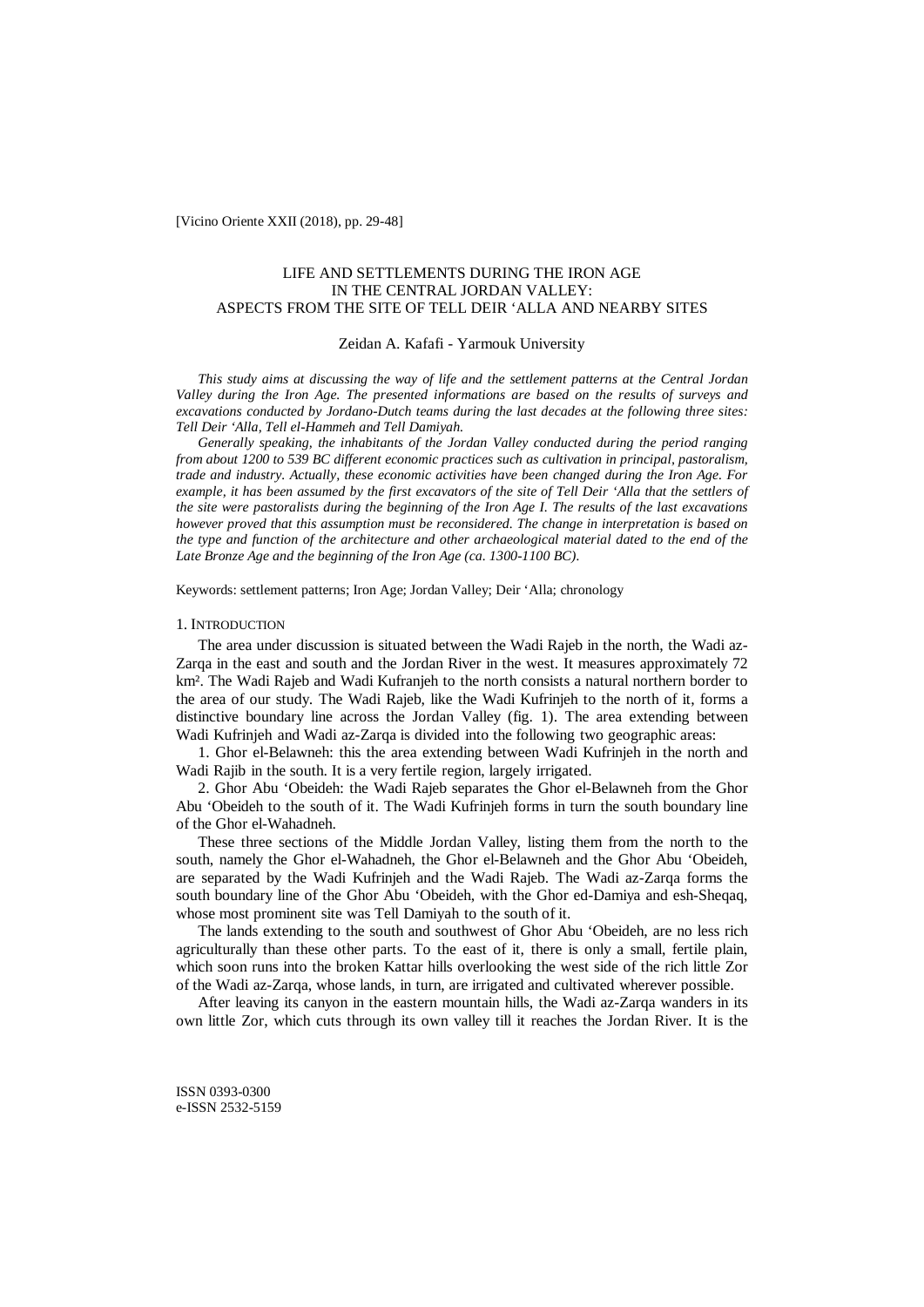union of the az-Zarqa valley with the Jordan valley that makes for one of the broadest, cultivated areas in the entire Jordan valley.

The strategically located Tell Deir 'Alla, guarding the approaches to and from the Wadi az-Zarqa River benefiting naturally from the general agricultural and economic advantages of the rich country-side around Tell Deir 'Alla, was bound to become the seat of rich settlements that throve on agriculture and trade, and to a degree also on industry (fig. 2). In the Ghor Abu 'Obeideh, where Tell Deir 'Alla is located and functioned as a center, many smaller Iron Age I-II sites were registered, sounded and excavated. Below a brief discussion for some of the major sites belonging to the period ranging in date between 1300-1000 BC.

### 2. CHRONOLOGY

Scholars approaching the archaeology of Southern Levant ascertained that the Iron Age should be divided into sub-periods based on the historical changes and material development (tab. 1). They have suggested the following chronological table:

| <b>ARCHAEOLOGICAL PERIOD</b> | <b>SUB-PERIOD</b> | <b>ABSOLUTE DATE</b> |
|------------------------------|-------------------|----------------------|
| Iron Age                     | Iron Age IA       | ca. 1200 - 1150 BC   |
|                              | Iron Age IB       | ca. 1150 - 1000 BC   |
|                              | Iron Age IIA      | ca. 1000 - 900 BC    |
|                              | Iron Age IIB      | ca. 900 - 700 BC     |
|                              | Iron Age IIC      | ca. 700 - 586 BC     |
| Babylonian Period            |                   | ca. 586 - 539 BC     |
| Persian Period               |                   | ca. 539 - 332 BC     |
| Hellenistic Period           | Early Hellenistic | ca. 332 - 167 BC     |
|                              | Late Hellenistic  | ca. 167 - 63 BC      |

Tab. 1 - Chronological table of Southern Levant across the ages.

However, other scholars e.g. Lorenzo Nigro,<sup>1</sup> proposed another chronological table claiming that it minimizes the differentiations between the "sets of data and interpretations put forward by scholars, but also to match archaeological periodization based upon stratigraphy and material culture with historical reconstruction".

## 3. IRON AGE SITES AND SETTINGS IN THE GHOR ABU 'OBEIDEH REGION

### 3.1. *Iron Age Sites*

 $\overline{a}$ 

As is explained below, the archaeology of the Jordan Valley, including the Iron Age, is known through a number of studies. Mo'Awiyah Ibrahim<sup>2</sup> presented a fruitful discussion

 $\frac{1}{2}$  Nigro 2014, 263, tab. 1.

<sup>2</sup> Ibrahim 2003, 21-23.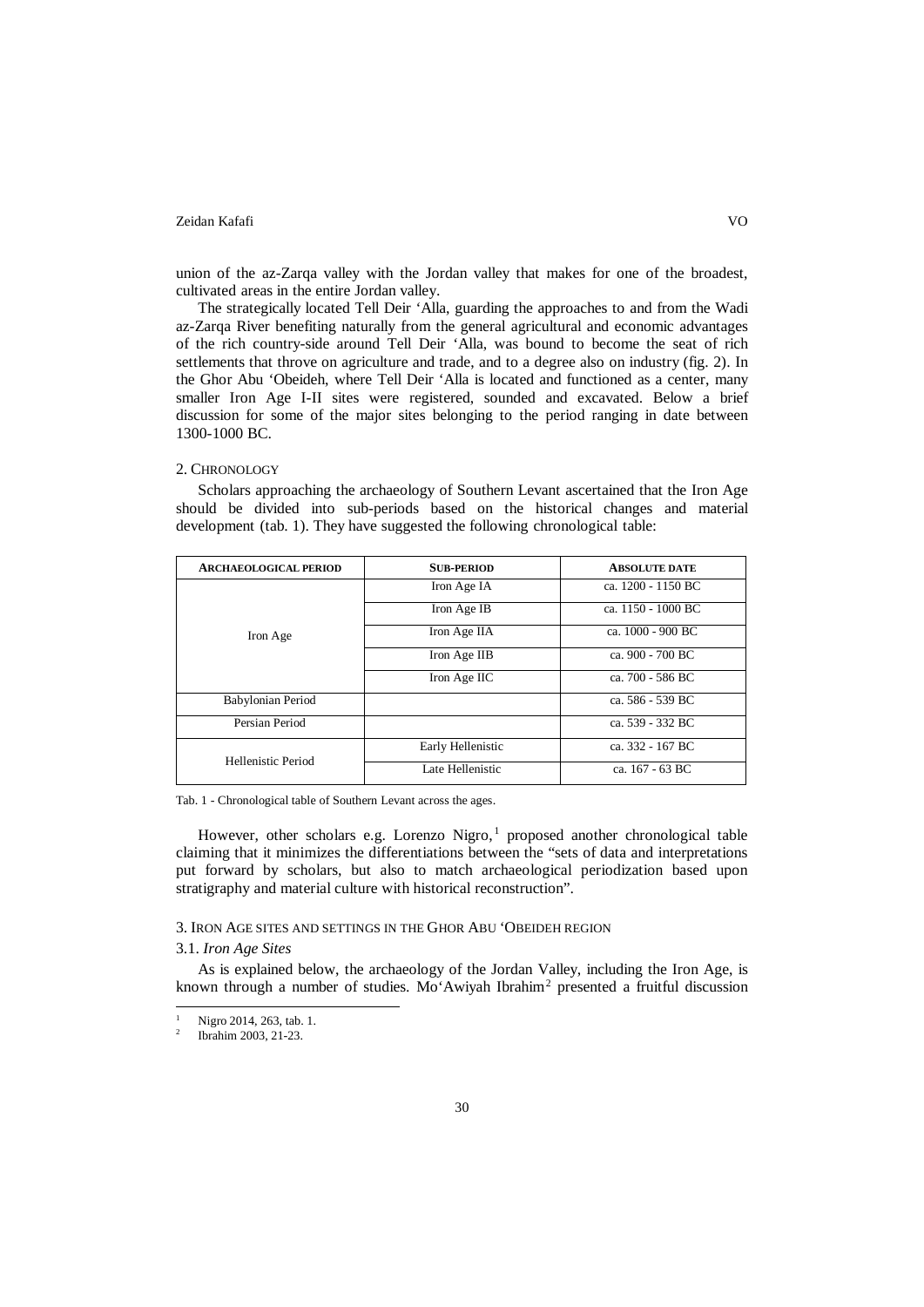about the Jordan Valley in the Iron Age and the evidence from the site of Tell Deir 'Alla. Ibrahim argued that the there was a smooth transition from the Late Bronze Age III to the Iron Age I and the Jordan Valley did not witness any changing of the ethnicity of its inhabitants. This is clearly seen by most of the Late Bronze Age III major sites continued to be occupied during the Iron Age. In fact, we agree completely with Ibrahim's argument, as it is reflected in the information presented in the table below (tab. 2). Moreover, he added that the excavated material culture of the Iron II indicates strong ties with the Ammonite Kingdom.

Geographically speaking the Wadi Rajeb guards the entrance to and exit to the hill country of Ajloun from the Jordan Valley.<sup>3</sup> Several major archaeological Iron Age tell sites were registered and many of which have been either surveyed, sounded and excavated. Actually, Eva Kaptijin<sup>4</sup> divided the registered Late Bronze and Iron Ages sites into three categories, and as the followings:

1. Tell sites;

- 2. Off-site areas sub-divided into two groups:
	- a. areas without any finds;
	- b. areas with a low off-site density.

Moreover, Kaptijin<sup>5</sup> argued that the area located to the west of the Kattar hills was not intensively used during the Late Bronze and Iron Age. The same situation is applied to the area located alongside the eastern foothills of the Ajloun Mountains, extending between the villages of Dhirar to al-Ruweiha. She added that "the off-site distribution is not directly linked to the tell sites rather reflects separate human activity of some sort". <sup>6</sup> This assumption is not acceptable since it is based only on the density of the pottery sherds collected from these off-sites. In our point-of-view, such sites were used as cultivated fields farmed by the inhabitants of the Tell sites.

The archaeological surveys conducted in the Ghor Abu 'Obeideh region registered 20 Iron Age sites belonging to the two major sub-periods, I and II, including the site of Tell Deir 'Alla. We believe that most of which, if not all, continued to be occupied from the Late Bronze Age through the end of the Iron Age without any interruption, and best examples could be visible at Tell el-Mazar and Tell Deir 'Alla (tab. 2). Moreover, the result of the Nelson Gluck's survey<sup>7</sup> pointed to the same conclusion as it reflected in the table below.

The increase in number of Iron II sites in the area under study has been attributed to the presence of a rural communal system in the Jordan Valley in general, but we believe that this is not completely the case. This deduction is based on that the same town sites of the Iron Age I stayed in use during the Iron Age II A-B (ca. 1000-750 BC) (tab. 2). Moreover, the result of the recent of the archaeological excavations conducted at both Tell el-Hammeh (Iron II A-C) and Tell Damiyah (Iron II B-C) pointed out settled communities at both sites.

Glueck 1951, 297.

Kaptijin 2009, 191-197.

<sup>5</sup> Kaptijin 2009, 194.

<sup>6</sup> Kapttijin 2009, 196.

Glueck 1951, 297-333.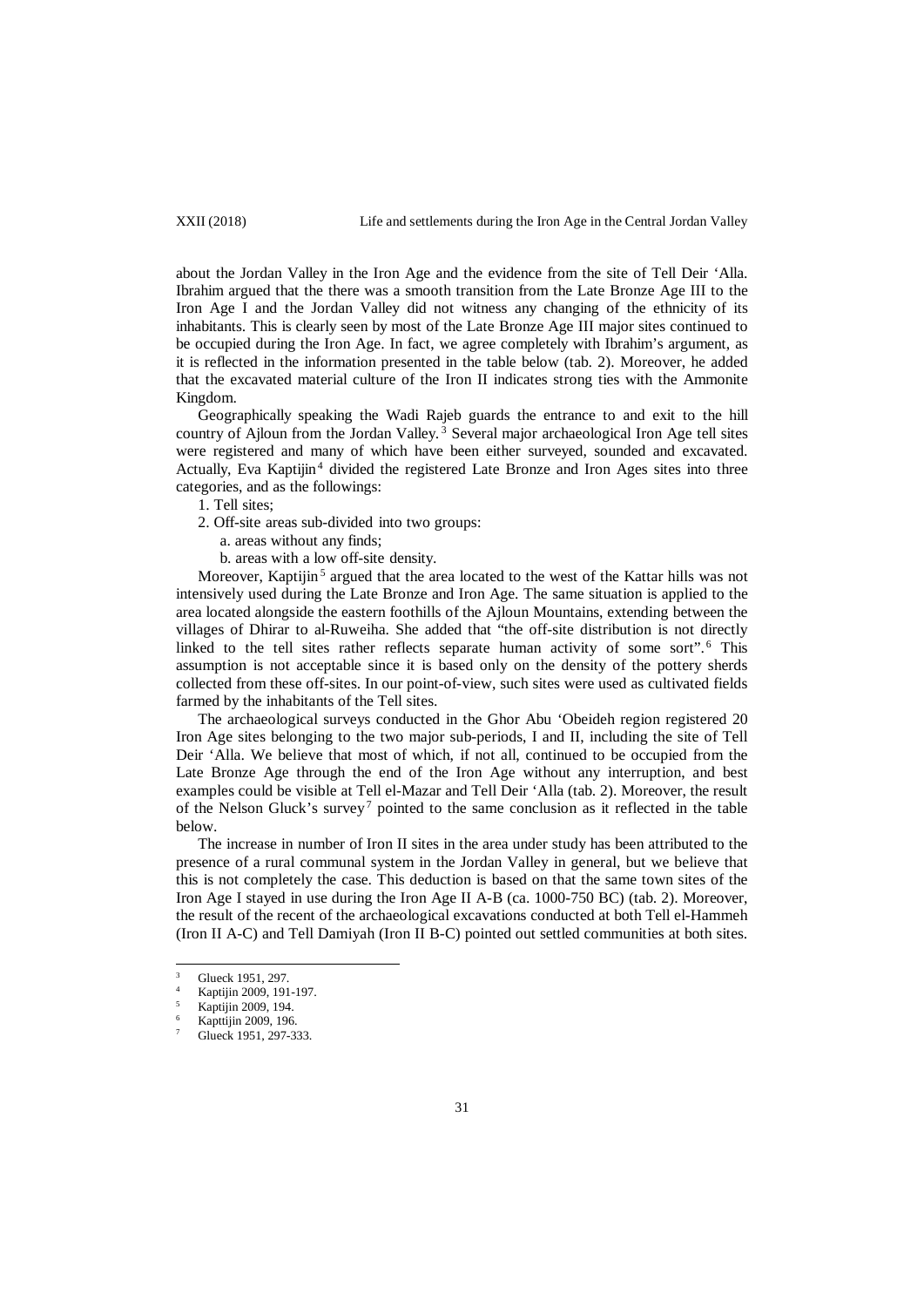| <b>SURVEY</b> | <b>LATE BRONZE AGE II/III</b> | <b>IRON AGE I</b>             | <b>IRON AGE II</b>              |
|---------------|-------------------------------|-------------------------------|---------------------------------|
| Glueck 1951   | Tell el Qos (LB II - Iron I-  | Tell el Qos, Tell Mazar, Tell | Tell el Qos, Tell Mazar         |
|               | II),                          | Ghazala, Tell 'Adliyeh, Tell  | (predominant), Tell Ghazala,    |
|               | Tell Mazar.                   | Deir 'Alla, Tell Qa'dan, Tell | Tell 'Adliyeh, Tell Deir 'Alla, |
|               | Tell Ghazala (LB II - Iron I- | el-Ekhsas, Tell Abu Nejrah,   | Tell Oa'dan,                    |
|               | $II$ ),                       | Tell el-Hammeh, Tell Meidan,  | Tell el-Ekhsas, Tell Abu        |
|               | Tell Deir 'Alla.              | Tell Rekabi, Tell 'Asiyeh,    | Nejrah, Tell el-Hammeh, Tell    |
|               | Tell Qa'dan,                  | Kh. Miqbal er-Remeileh, Tell  | Meidan, Tell Rekabi,            |
|               | Tell el-Ekhsas (few sherds),  | Zakari, Umm Hammad esh-       | Tell 'Asiyeh, Kh. Miqbal er-    |
|               | Tell Abu Nejrah, Tell         | Sharqi, Tell Damiyah          | Remeileh.                       |
|               | Meidan.                       |                               | Tell Zakari, Umm Hammad         |
|               | Tell Damiyah                  |                               | esh-Sharqi,                     |
|               |                               |                               | Tell Damiyah                    |
|               |                               |                               |                                 |
|               | 9 Sites                       | 16 Sites                      | 16 Sites                        |
| Mellaart 1962 | Tell Deir 'Alla               | Tell Deir 'Alla, Tell Damiyah | Tell Deir 'Alla, Tell el-       |
|               |                               |                               | Hammeh, Tell Damiyah            |
|               |                               |                               |                                 |
|               | 1 Site                        | 2 Sites                       | 3 Sites                         |
| De Contenson  |                               | Tell Deir 'Alla, Tell Meidan  | Tell el Qos, Tell Ghazala,      |
| 1964          |                               |                               | Tell el Khessas, Tell Deir      |
|               |                               |                               | 'Alla, Tell Meidan              |
|               |                               |                               |                                 |
|               |                               | 2 Sites                       | 5 Sites                         |
| Petit et al.  | Tell 'Ammata                  | Tell 'Ammata                  | Tell 'Ammata                    |
| 2006          |                               |                               |                                 |
|               | 1 Site                        | 1 Site                        | 1 Site                          |

The inhabitants of Tell el-Hammeh were blacksmiths and those of Tell Damiyah, traders, priests and warriors.

Tab. 2 - Late Bronze and Iron Ages major sites documented by surveys.

One of the most important Iron Age sites established on Wadi Rajeb and dominating our area under study is Tell el-Qos (Gluck's Site 175). It might be assumed that during the ancient times the inhabitants of the Tell el-Qos had always controlled in effect the westward flow of the waters of the Wadi Rajeb, which was used diverted for irrigation purposes, making possible a flourishing agricultural economy, varying only according to the dynamism of the inhabitants and their ability to preserve peace. Today, too, extensive areas on both sides of the Wadi Rajeb are irrigated into rich productivity with its waters.

The archaeological surveys and excavations conducted in Ghor Abu 'Obeideh yielded many important Iron Age sites, among which we can mention: Tell el-Qos, Tell 'Ammata, Tell Mazar, Tell Ghazala, Tell 'Adliyeh, Tell Deir 'Alla, Tell el-Ekhsas (Khasas), Tell el-Hammeh, Tell Zakari, Tell Umm Hammad and Tell Damiyah. Below, we present a discussion of the setting of the major Iron Age sites located at Ghor Abu 'Obeideh (fig. 3).

Tell Deir 'Alla is situated in a central location of several Iron Age sites. Nelson Glueck<sup>8</sup> argued that it is one of the most prominent sites in the entire Jordan Valley. The Tell is

 $\overline{\mathbf{8}}$ 

Glueck 1951, 308.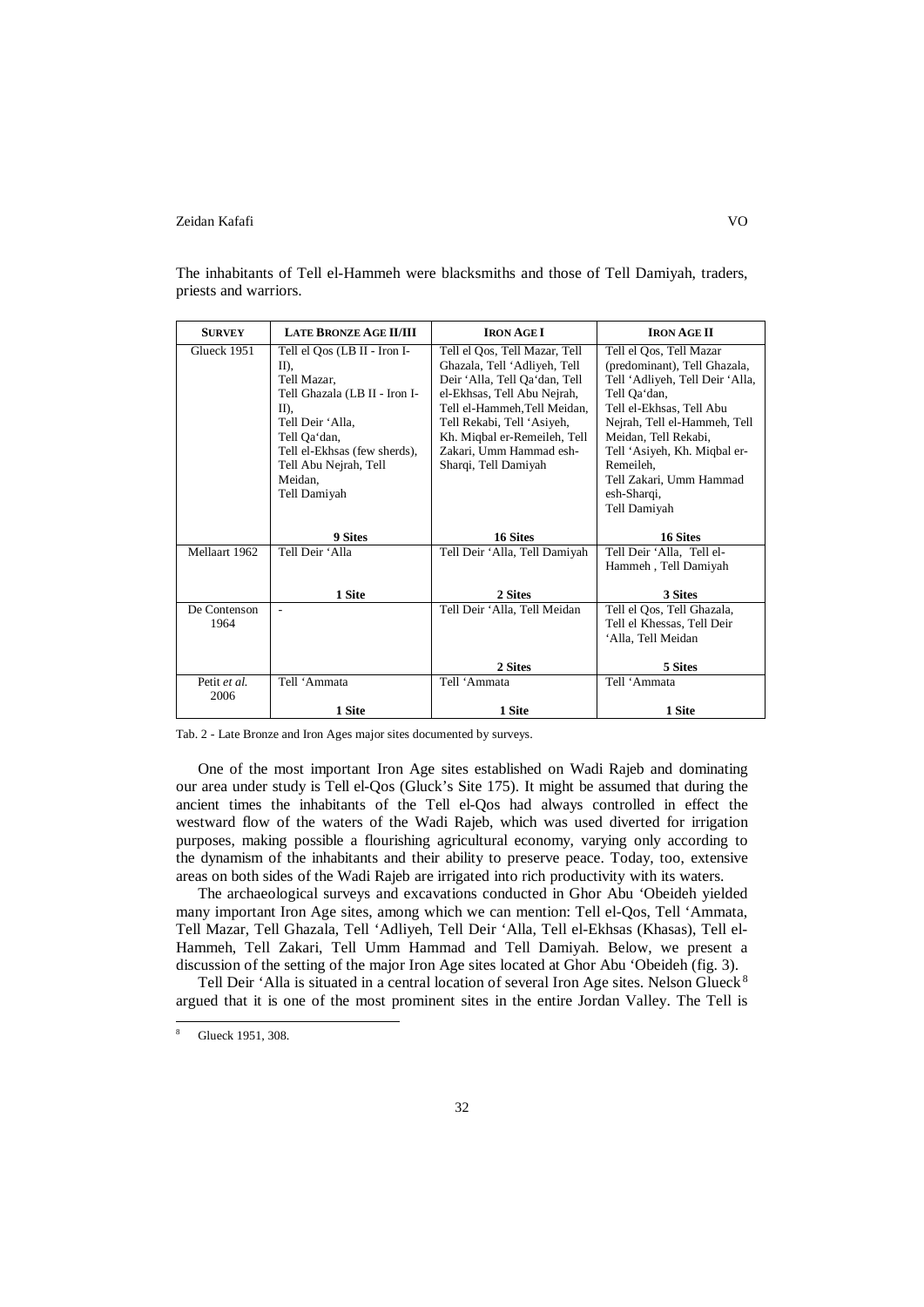visible from far distances, dominating one of the richest, widest, and best watered areas of the entire Jordan Valley, namely the Ghor Abu 'Obeideh. A whole series of irrigation ditches and water channels bring water from the perennial stream of the Wadi az-Zarqa to a broad region of fields and satellite or suburban tells connected with Tell Deir 'Alla, in the area of the Ghor Abu 'Obeideh. This area is most intensively cultivated. The lands extending to the south and southwest of Tell Deir 'Alla, however, in the Ghor Abu 'Obeideh are no less rich agriculturally than these other parts of this region.

The site was first excavated during the sixties of the last century by a Dutch team under the directorship of the late Henk Franken (fig. 4), then it has been continued as a joint project between Leiden University and Yarmouk University under the directorship of Gerrit van der Kooij, Mo'Awiyah Ibrahim and Zeidan Kafafi.

Tell el-Hammeh is located about 2.5 km east-southeast of Tell Deir 'Alla, overlooking the north side of the Wadi az-Zarqa. A very small plain on the east and north sides of the site separates it from the Jerash and Ajloun mountains from the east and northeast sides (fig. 5), consequently. The tell occupies a strategic point overlooking the perennial stream of the Wadi az-Zarqa leaving its bed in the canyon to the east and begins to flow west through a widening Ghor, which merges with the Valley of the Jordan to form one of the widest and most fertile area of the entire Jordan Valley.

Nelson Glueck $9$  argued that the Tell el-Hammeh served as important site during the Iron Age I-II. He added that there were very many Iron Age I-II sherds of all kinds, as well as a considerable number of Roman-Byzantine sherds and some mediaeval Arabic ones.

Tell Damiyah is built on the plain of the Zor and located about half a kilometer to the south of the Wadi az-Zarqa and Jordan confluence and about 5.5 km south-west of the wellknown archaeological site, namely Umm Hammad. It is situated in the fertile land of the widened Zor of the east side of the Jordan River, which has become merged with the widened Zor of the Wadi az-Zarqa. It occupies a commanding position, guarding to the west the bridge that spans the Jordan and the road that leads up the Wadi el-Far'ah to Nablus, and to the east the road that leads to the city es-Salt in the hill country of Balqa. The site also occupies a very strategic position with regard to the north-south roads on both sides of the Ghor of the Jordan Valley.<sup>10</sup>

The plain of the Zor, in which Tell Damiyah stands, is very fertile, being well irrigated by waters diverted both from the Wadi az-Zarqa and Jordan streams. Even without considerations of strategic location, the rich farm lands around Tell Damiyah would inevitably have furnished the basis for the establishment of a sedentary settlement there or nearby. The archaeological surveys and excavations conducted at the sites yielded a large number of sherds, some of which belong to the Late Bronze Age II and others to the Roman and Byzantine periods, but with the largest quantity belonging to Iron Age I-II. <sup>11</sup>

The Jordanian-Dutch expedition conducted seven seasons of excavations between 2004 and 2016 at the site of Tell Damiyah.<sup>12</sup> The main goal was to study the Late Iron Age

 $^{9}$  Glueck 1951, 313.

<sup>&</sup>lt;sup>10</sup> Glueck 1951, 329-321; Petit - Kafafi 2016.

<sup>11</sup> Glueck 1951, 331; Van der Steen 1998; 2001; Kafafi 2013.

Petit - Kafafi 2016.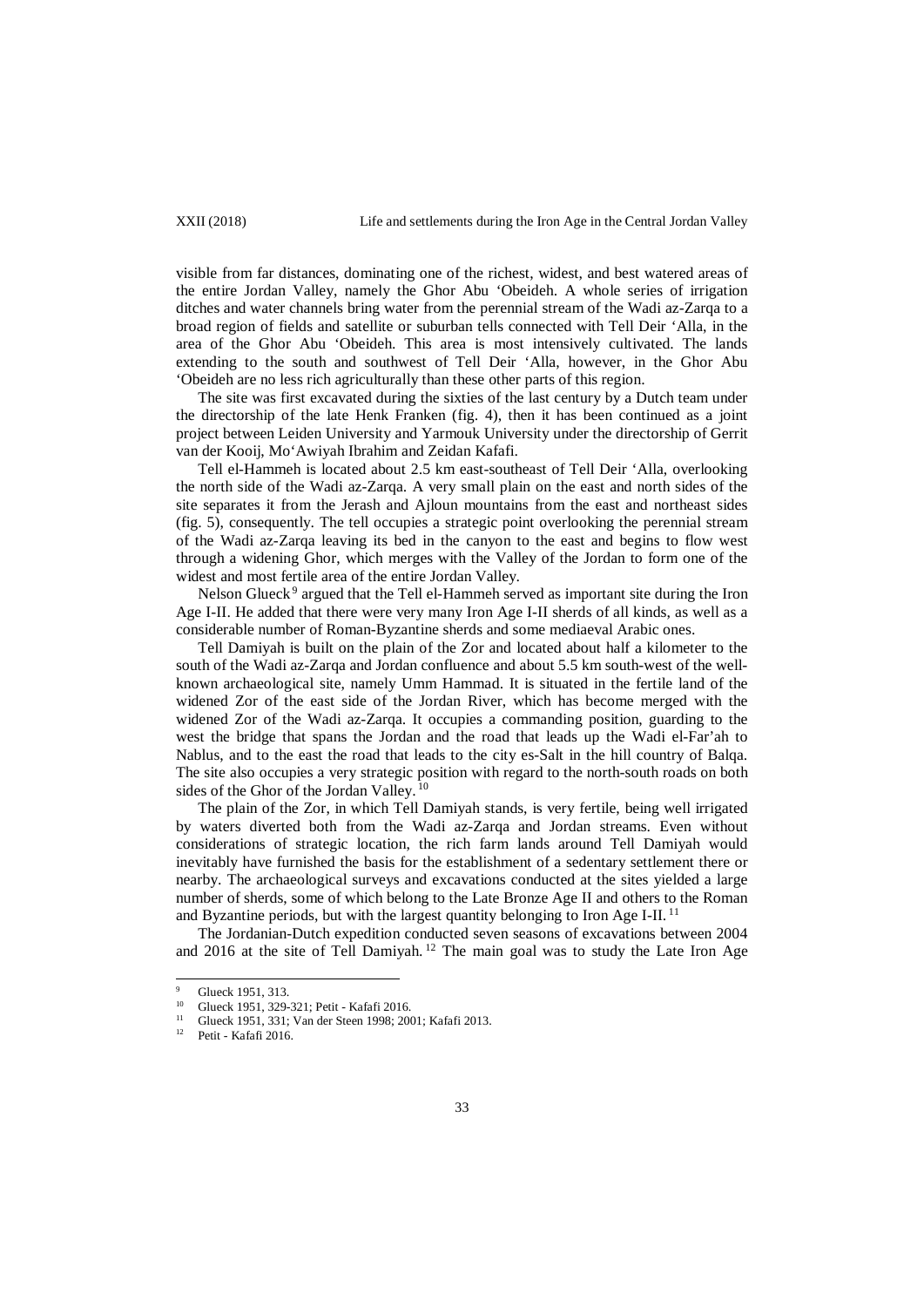levels and to relate the findings to other Iron Age sites in the vicinity. In addition to the Iron Ages archaeological material and architectures more evidence of the Persian/Hellenistic pits and graves from the Byzantine and Ottoman Period were uncovered.

#### 3.2. *Iron Age Sites Settings*

It has already been published  $13$  that two geomorphological features were of big influence on human activities and on settlements in Ghor Abu 'Obeideh region and these are:

1. the Wadi az-Zarqa system;

2. the widely spread of Ruwayha alluvial fan.

As regard to the Wadi az-Zarqa River system, Hourani <sup>14</sup> identified two main alluvial terraces; he added that a third terrace which is older than these two, was found elsewhere to the north of the Ghor Abu 'Obaideh.<sup>15</sup> Based on the results of the "Settling the Steppe" project fieldwork, the earliest archaeological remains encountered in the area of Wadi al-Ghawr, just north of Tell Deir 'Alla, and runs in the Ruwayha alluvial fans is dated to the Chalcolithic period (fig.  $6$ ). <sup>16</sup>

The earliest evidence of settlements to be registered in the area extending between Wadi Rageb in the north and the confluence of the Wadi az-Zarqa with the Jordan River, in the south, has been excavated at Zaqquma (Tell Zaqqoum) which was founded on the Kattar hills and dated back to the Natufian period.<sup>17</sup> No Pre-Pottery Neolithic sites have been found yet, but, starting with the Late Neolithic period, the region under discussion has been continuously occupied without any interruption. Based on a paleo-geographical investigation in this region, it has been published that both the az-Zarqa and the Jordan beds were interconnected during the early Holocene around 8000 BP.<sup>18</sup> As a result of this separation large flooding plains, with marshlands, have been formed.

However, the type of the settlements had been changed from one period to another, but the region under discussion was densely occupied during the Iron Age. For example, only very a few sites dated to the Middle Bronze Age were registered in the Ghor Abu 'Obeideh, such as Umm Hammad el-Gharbi belonging to the Middle Bronze Age I and the Tell Deir 'Alla dated to the Middle Bronze Ages II and III. <sup>19</sup>

The Ghor Abu 'Obeideh witnessed during the Late Bronze Age an increase of the number of the settlements, which were spread all over the foothills, on the valley floor and on the Kattar hills. As it will be explained below the site of Tell Deir 'Alla might be functioned as the key-centre of these. The excavated archaeological material at the Late Bronze Age sites proved that the inhabitants during the period ranging from ca. 1550 to 1200 BC practiced several occupations such as cultivation, trade, art and crafts. Short and

<sup>13</sup> Hourani *et al*. 2008, 427.  $13$ 

<sup>14</sup> Hourani *et al*. 2008, 430.

Hourani 2002.

<sup>16</sup> Kafafi 1982; Hourani *et al*. 2008, 430; Kaptijn - Kafafi - van der Kooij 2011.

<sup>&</sup>lt;sup>17</sup> Hourani *et al.* 2008, 433.

Hourani 2002.

<sup>19</sup> Ibrahim - Sauer - Yassine 1976; Ibrahim - Sauer - Yassine 1988; Kaptijn - Kafafi - van der Kooij 2011.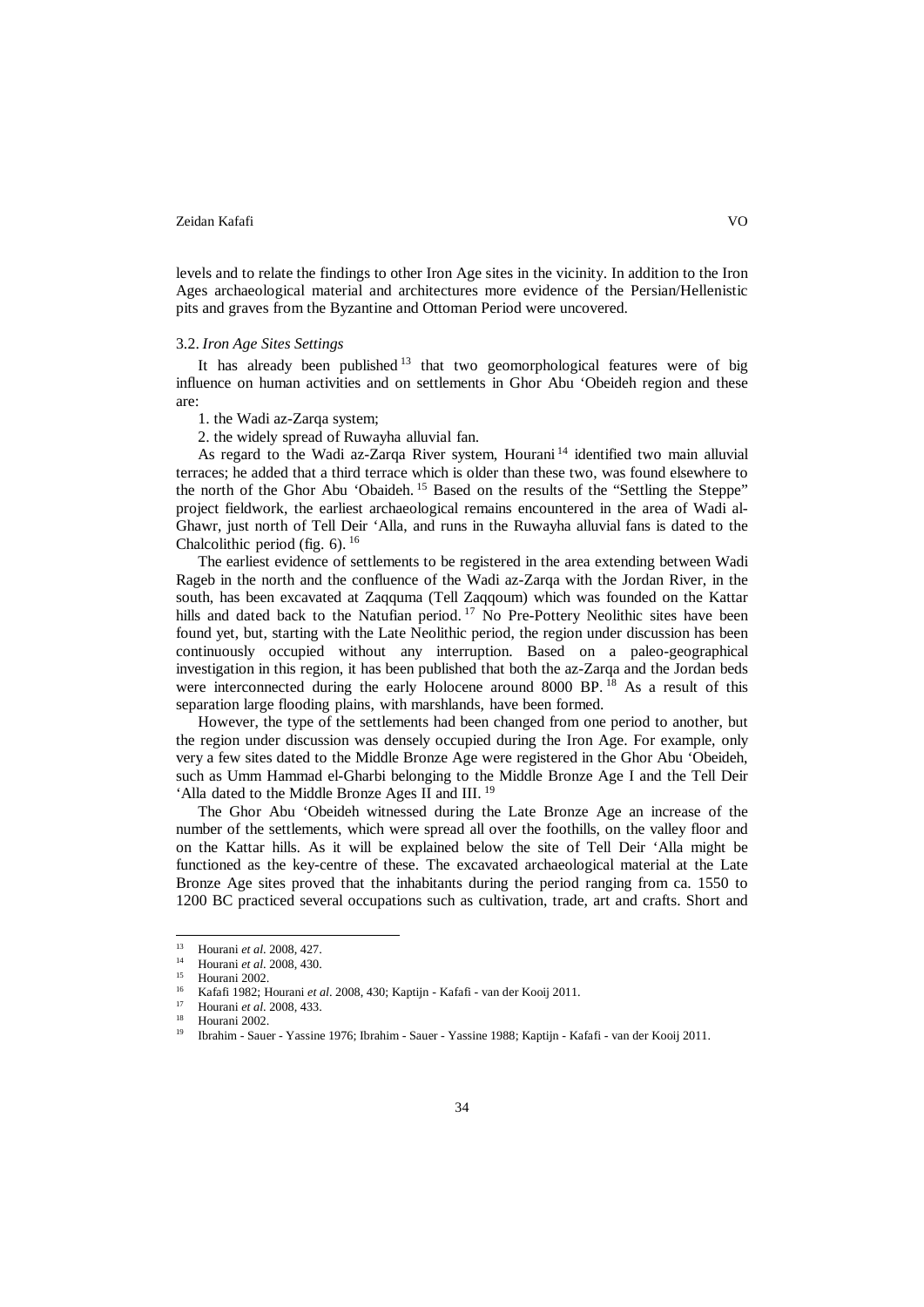far distances contacts among the Abu 'Obeideh Late Bronze Age settlements and the neighbourhood sites are well recognized by the archaeological data revealed at those sites.

Based on the results of the survey conducted at the Ghor Abu 'Obeideh it appears that the settlement distribution patterns continued as the same it was during the Late Bronze Age (tab. 2). Actually, the Iron Age settlements registered in this region were mostly established and concentrated on wadi banks (Rajeb, el-Ghor, az-Zarqa), meanwhile some of which were found built up on top of the open plains (Tell Deir 'Alla). Nevertheless, it might be mentioned that the central part of the Ghor Abu 'Obeideh was less occupied during the Iron Age in compare with the banks of the wadis.<sup>20</sup>

Tell Damiyah represents the southernmost Iron Age site located in Ghor Abu 'Obeideh. It has been established on the active floodplain of the Zor (fig. 7).

It also has been remarked that large areas of the entire Jordan Valley were the home for transhumant groups all through ages.<sup>21</sup> Actually, and in our point-of-view, this was the case only during the end of the Iron Age, the Persian and Hellenistic periods. This change of economy and settlement patterns may be attributed to the political instability resulted from the Assyrian, New Babylonians, Persians and Greek invasions to the eastern Mediterranean regions.

It has been mentioned by scholars that rural societies dominated all over the Ghor Abu 'Obeideh region during the Iron I and II and this system collapsed by the end of the Iron Age; most probably only mobile pastoralists inhabited the Ghor Abu 'Obeideh region. This change of socio-economy has been well remarked at major sites in the region such as Tell Mazar, Tell Deir 'Alla and Tell Damiyah. At those and other contemporaneous Iron Age sites, also during the Persian/Hellenistic period, people used only the summits of the Tells for storage purposes and stocking their animals. This means that throughout the Iron Age the Central Jordan Valley was densely populated by settled people and mobile groups by the same time.

As a matter of fact, the inhabitants of the Jordan Valley practiced during the period ranging from about 1200 to 539 BC different economic practices such as cultivation mainly, pastoralism, trade and industry. Actually, these economic activities have been changed from time to time during the Iron Age but does not mean that the economic status of whole society shifted dramatically from urban to nomadic. It might be assumed, that only part of the societies were settlers, in the meantime others were transhumance, in other words semi-nomads. For example, it has been assumed by the first excavators of the site of Tell Deir 'Alla that the settlers of the site were semi-nomads during the beginning of the Iron Age I (ca. 1150 BC), but the results of the last excavations approved that this assumption has to be reconsidered due to the discovery of architectural and other archaeological material found at the site and dated to the end of the Late Bronze Age and the beginning of the Iron Age (ca. 1300-1100 BC).

<sup>&</sup>lt;sup>20</sup> Petit *et al.* 2006, 182-185.

<sup>21</sup> Petit *et al*. 2006, 180; Kafafi 2008.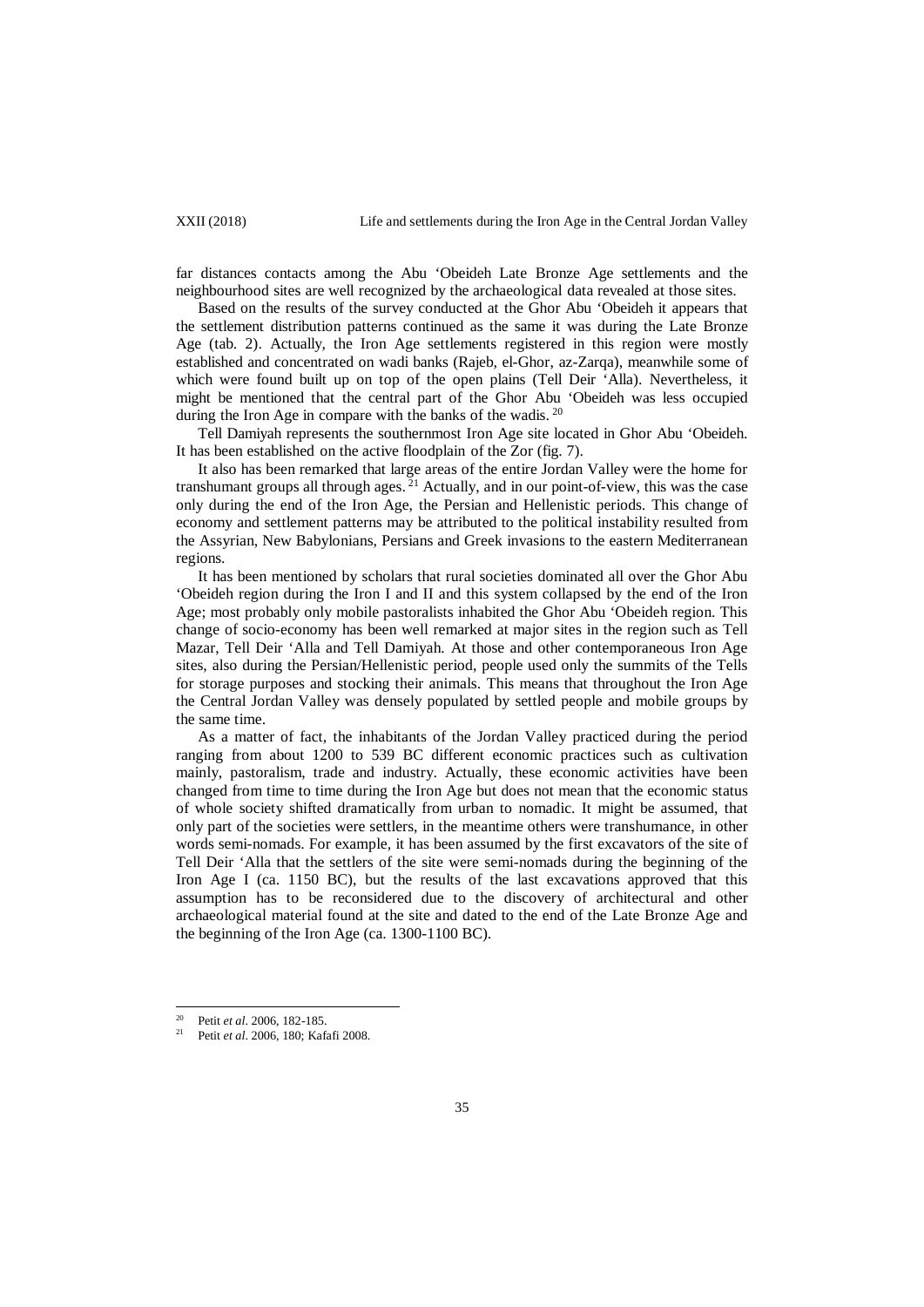#### 4. LIFE IN GHOR ABU 'OBEIDEH DURING THE IRON AGE

As it has above mentioned, the people lived at Ghor Abu 'Obeideh practiced several economic practices such as cultivation, mainly, pastoralism, trade and industry. These activities might be explained as human behaviors which reflect the type of life-style. The brief discussion presented below is based above all on studying the archaeological data obtained from the excavations conducted at several sites in Ghor Abu 'Obeideh. To discuss we will start the presentation from the end of the  $2<sup>nd</sup>$  millennium BC, corresponding to the end of the Late Bronze Age (LB III, ca. 1300-1200 BC).

# 4.1. *Life at Ghor Abu 'Obeideh during the end of the 2nd millennium BC*

The results of the excavations conducted at the site of Tell Deir 'Alla in connection with other sites are the key of our information in explaining the way of life that the inhabitants of Ghor Abu 'Obeideh used to live during the ancient times. Tell Deir 'Alla stands on the floor of the long north-south Rift Valley. Here, the valley floor is in general 4-5 km wide, i.e. extending from the Jordan River bed (Zor) to the slopes of the eastern mountains.

This surrounding landscape has good agricultural soil in most places and the very variable, but generally limited, rainfall (average 260 mm per year at the site) can be supplemented with irrigation water, supplied from the Zarqa River. The Jordan Valley is very suitable for winter grazing, largely because of its mild temperature during that season.

The results of the excavations have shown that the site was continuously occupied from the latest phase of the Middle Bronze Age until the end of the Persian period (ca. from the sixteenth to the fourth centuries BC). The tell was re-occupied by a cemetery dated to the Ayyubid/Mamluk period (ca.  $12<sup>th</sup>$ -16<sup>th</sup> century AD).

Based on archaeological material excavated at the site it is very obvious that Tell Deir 'Alla served as a town with a large temple with auxiliary building-storerooms, workshops and dwellings during the Late Bronze and Iron Ages and continued to be occupied till the end of the  $4<sup>th</sup>$  century BC. The Late Bronze and Iron Ages temple dating back to the  $13<sup>th</sup>$ -12th century BC was destroyed by an earthquake which was followed by a strong fire. A heavily burnt layer covering the whole site and dating to the transitional period between the Bronze and the Iron Ages has been excavated. It yielded structures, written tablets and other archaeological finds. From these objects we may single out a faience vase bearing the name of the Egyptian queen Tawosret (ca.1195 BC).

After the destruction of Late Bronze Age buildings, it seems that the inhabitants lived in tents, for some time. This conclusion is supported by excavated post-holes in levels located over the Late Bronze Age ones. This means that the site might have been used only for certain times during the year, and the dwellers practiced animal husbandry and probably some farming. It seems to the excavators at the site that, while the inhabitants started to rebuild their houses, a fire broke out again. Almost immediately after that the site was occupied by bronze-smiths who used it for industrial purposes. Three furnaces built consecutively on top each other were excavated. But, it is still unknown who these smiths were.

From the end of the  $12<sup>th</sup>$  to the end of the  $11<sup>th</sup>$  century BC, the settlement showed a different character. Several buildings and alley-ways were constructed, but there is no clear evidence of any town wall at this stage. However, there seems to have been a flimsy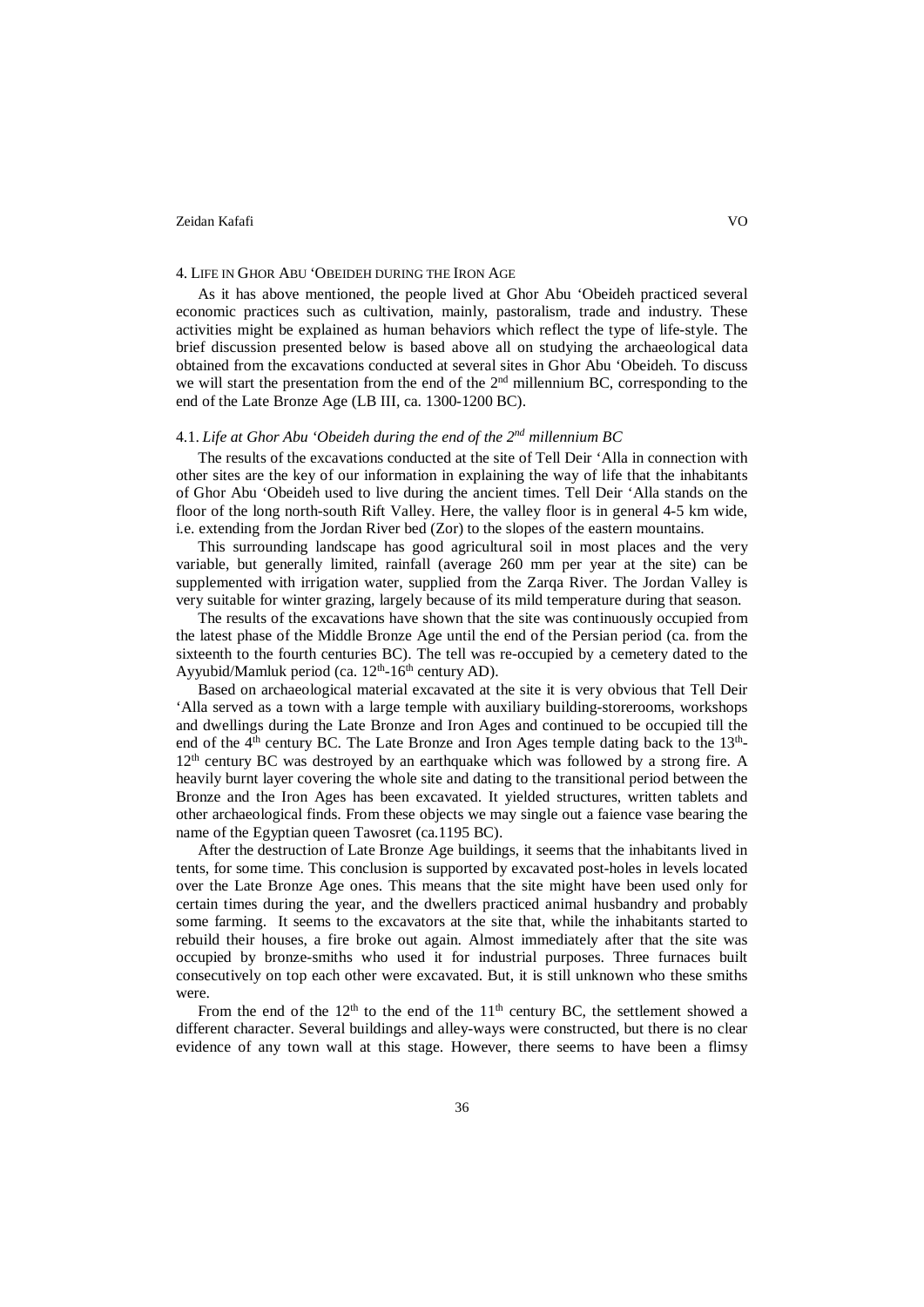defense wall and gate between two round towers (probably to be dated to the  $10<sup>th</sup>$  century BC). Archaeological remains dating to the  $11<sup>th</sup>$  and  $10<sup>th</sup>$  centuries were excavated in two separate areas close to the eastern summit of the site. The first area is occupied by a building complex, while, in the second one, two exceptional finds were registered: a storage room with fourteen large jars, twelve filled with liquid, and two smaller ones decorated with a red slip used as paint, with cross and circle motifs and a striking triangular figure; and a sequence of deposits, in places half a meter thick, containing animal bones, large pieces of pottery and chunks of the walls of bread baking ovens.

During the 1996 season, the extension of the old step-trench continued and three squares, namely B/F-G3-4, were excavated to the east, above the so-called tower of Phase K (Franken's system). A number of high wall stumps were uncovered as well as the connected courtyards and street layers. Furthermore, several noteworthy objects were found including a head of an animal figurine as well as a light fired clay figurine representing a bird and some other objects.

The 1998-2009 seasons of excavation yielded very little information about the Early Iron Age, due to the fact that work was mostly concentrated on areas dated to the other periods. However, pottery sherds dated to the  $13<sup>th</sup>$  and  $12<sup>th</sup>$  were found in squares excavated at the southern slopes of the tell. In addition, mud-brick walls and a pebble pavement excavated in a small test trench (C/K3) were assigned to the Early Iron Age.

An important argument to reinterpret the conclusions, an un-deciphered large building (fig. 8), clay tablets similar to the ones excavated at the northern side of the site during the sixties of the last century are newly discovered. They date to the transitional period between the Late Bronze Age and Iron Age. The presence of these artifacts indicate that the settlers of the site were not nomads at the beginning of the Iron Age I, as it previously has been thought.

Moreover, inside one of the rooms of this large excavated building, ground and grinding stones were uncovered witnessing the practice of cultivation by inhabitants during that period practiced. This way of life, according to us, dominated the whole Jordan Valley during the end of the Late Bronze Age and the beginning of the Iron Age. This is clearly proved by the results of the excavations conducted at other sites also located in the Jordan Valley, as the sites of Tell Mazar, Tell es-Sa'idiyyeh and Pella.

In addition, craft production, at the end of the thirteen and at the beginning of the twelfth centuries BC, was practiced by some people of Tell Deir 'Alla. This was ascertained by the discovery of a jewelry mould dated to the end of the Late Bronze Age at Tell Deir 'Alla.<sup>22</sup> It showed that this industry was known at the site during that particular period.

The results of several excavations proved that the life style and the economy during the 10<sup>th</sup> and 9<sup>th</sup> centuries were of agricultural, farming and industrial activities. At Tell Deir 'Alla, a collection of storage large jars dated to the  $10<sup>th</sup>$  century BC was uncovered inside a room, perhaps used as a kitchen. The residues of the material stored inside them proved that the inhabitants of the site were farmers and lived in relative prosperity.

 $22$  Kafafi 2009.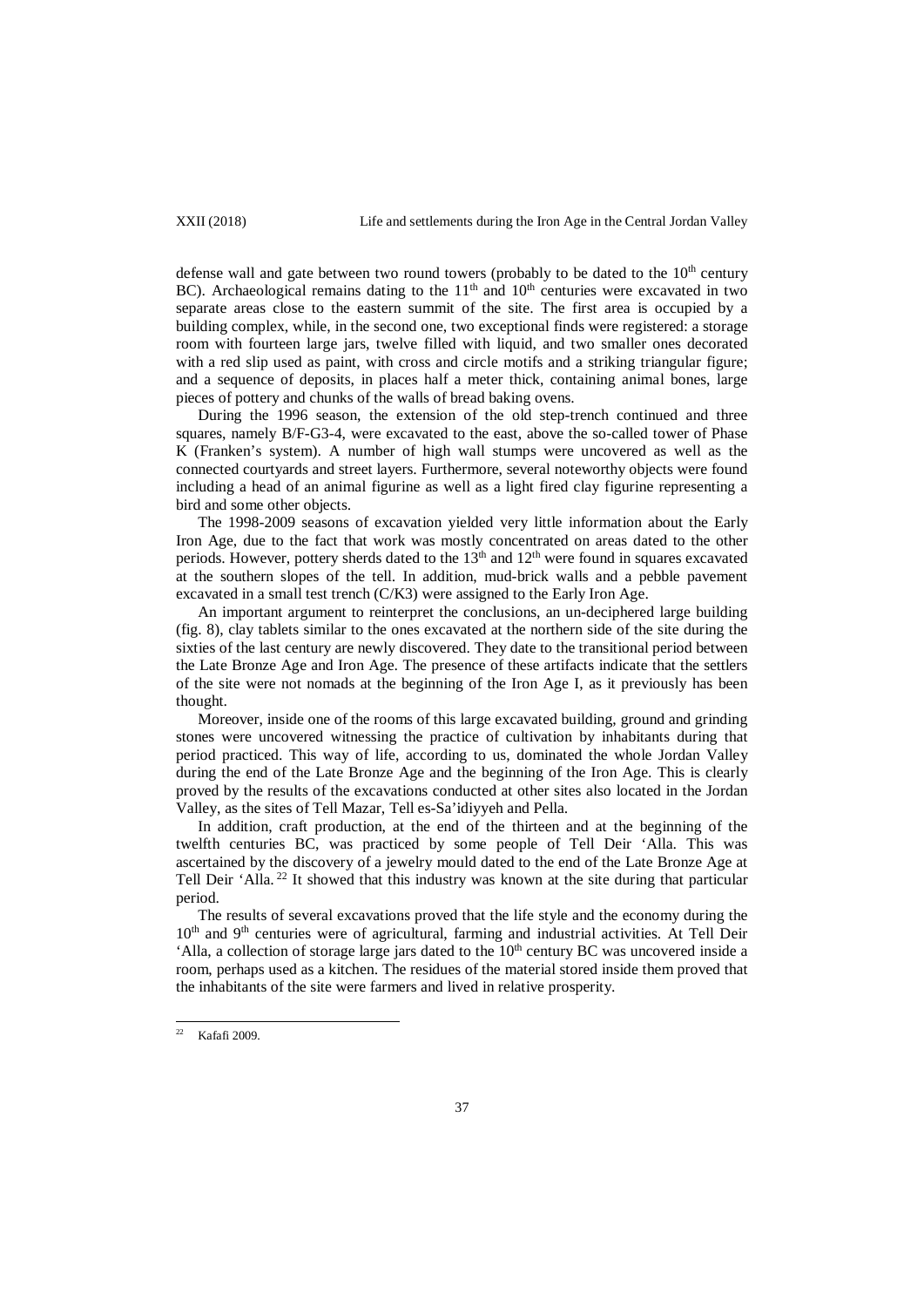The Iron Age phases at the eastern top of the site of Tell Deir 'Alla were somewhat further explored during the last seasons of excavations, extending the knowledge gained from the 5 m wide test trench to the south and earlier extensions. New data appeared about the exceptional Phase VII (ca. 700 BC), with its wheel-made pottery, and Phase IX (ca. 800 BC), with, among others, a food preparation area, with stored food stuffs (liquid and solid, such as wheat) and baking area. Also traces of metal craft activities were found. The same excavation area contained new data about the latest Iron Age phases, such as buildings and courtyards in Phase IV.

Between 20<sup>th</sup> April and 20<sup>th</sup> May 2010 two excavations were conducted at two explored sites (27 and 81), registered by the team of the project "Settling the Steppe". The excavation at the site 81, identified as "Abu Nu'aym" yielded a bell-shaped pit measuring more than 3 m in diameter and 2 m deep, and had been used for several purposes such as for storing at sometimes and for burring human individuals at others (fig. 11). Inside the pit a few Iron Age I and II pottery sherds were encountered and a C14 date obtained for a botanical sample collected from the bottom of the pit and yielded a date of 2890 +/- 40 BP. 2 Sigma calibration: 1210 to 970 cal. BC and 960-940 cal. BC. <sup>23</sup>

The excavations conducted at Tell el-Hammeh, located approximately two kilometers to the east of Tell Deir 'Alla in the mouth of the Wadi az-Zarqa, yielded furnaces and other tools used for firing and hammering iron ore which was brought from the Ajloun Mountains.

To explain more about the nature of this region during the Iron Age II, one can read the Bal'am Text found at Tell Deir 'Alla, dated to the 9<sup>th</sup> century BC, in which the writer of the text describes the area surrounding the site of Tell Deir 'Alla. It reports that the region under study was fertile, several kinds of plants and of animals lived at Tell Deir 'Alla and its vicinity. This indicates that the inhabitants in the Ghor Abu 'Obeideh, practiced several types of economy such as cultivation, pastoralism, trade and industry. Unfortunately, it seems that the area was exposed to a very strong, regional earthquake that destroyed most settlements.

Based on the excavated archaeological material found at several sites in the area under study, one might claim that the inhabitants continued during the beginning of the Iron Age to have contacts with the surrounding areas and far distances.

At Tell Mazar a rectangular open court sanctuary measuring 24 m x 24 m, dated to the  $11<sup>th</sup>$ -10<sup>th</sup> century BC was uncovered. The walls of the building were constructed of mudbrick and the outer walls are measuring 1.20 m in width. In addition, the excavator mentioned that no earlier constructions were excavated at the site.<sup>24</sup>

## 4.2. *Iron Age II B (ca. 900-750 BC)*

The archaeological excavations conducted at Tell Deir 'Alla indicated that the site was prosperous for short times during the Iron Age II. Archaeological material dating to this period (ca. 900-750 BC) were excavated on the north-east part of the summit of the site. A

 $\frac{23}{24}$  Kaptijn - Kafafi - van der Kooij 2011, 152.  $23$ 

Yassine 1984, 108-118.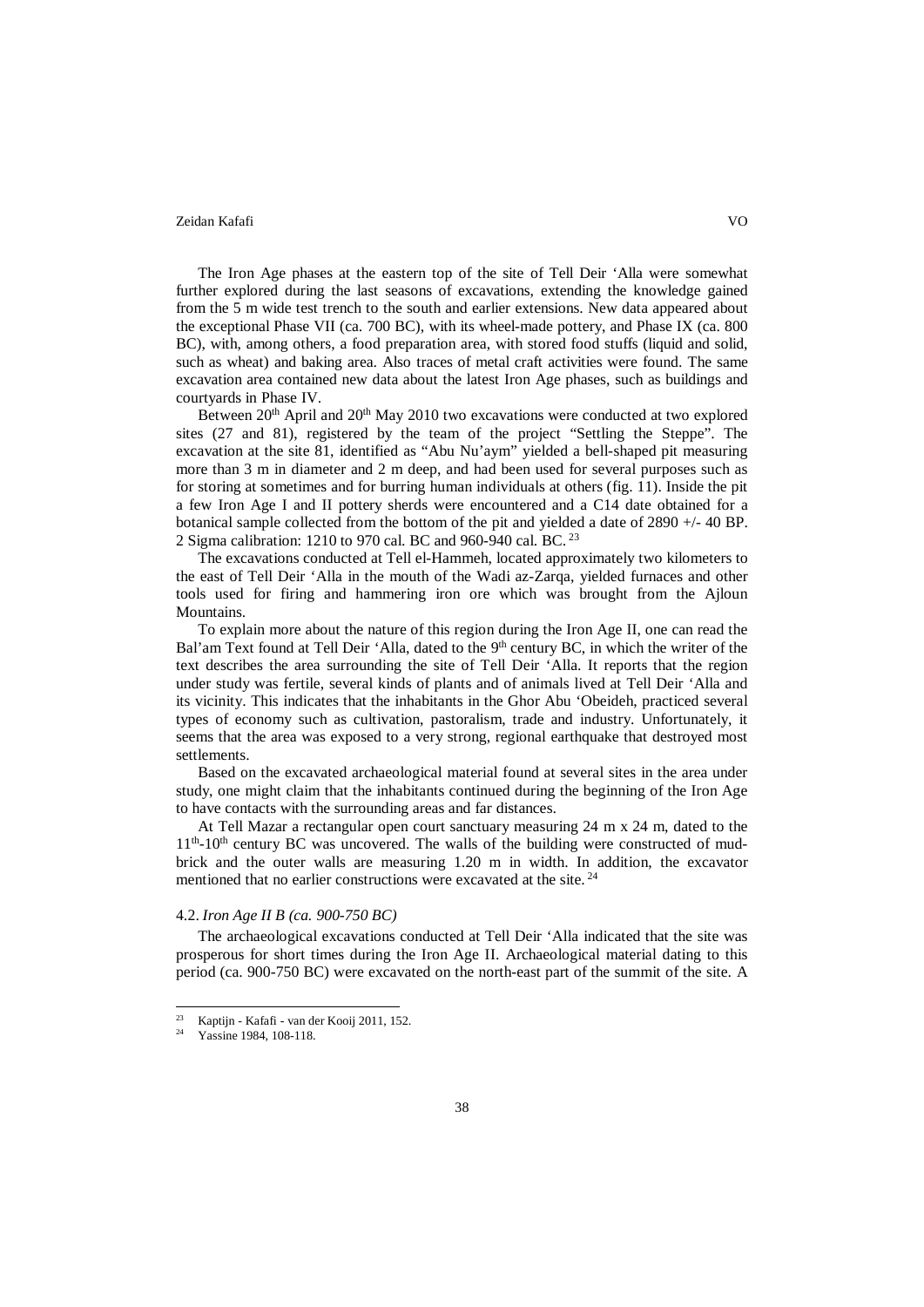large amount of archaeological remains has been recovered from Phase IX (dated to ca. 900-800 BC) and, based on several C14 dating, a fire brought this phase suddenly to an end around 800 BC as a result of an earthquake. The burnt layers belonging to this phase have been relatively untouched either by erosion or later inhabitants' digging pits. At many places, walls have been rebuilt, others demolished or added, door-way bricked up and in many rooms the roof had fallen more than once. Even the final destruction went in stages: first the roof fell in with parts of the walls, then the standing fragments of wall collapsed either due to another earthquake or were demolished by people leveling up the site.

In 1998, remains of Phase IX continued to be excavated in Area D and it turned out that the burnt layers dating to same phase in 1996 were part of Phase X and that they were cut by a very large pit excavated in 1996. This large pit could be considered as an intermediate phase or a beginning stage of Phase IX. In any case, once that this 12 m wide and 5 m deep pit was almost filled by slow natural processes, a small building was constructed in its center.

The remains in the partly excavated two rooms represent a varied use of space, including a separation inside one of the rooms. Several kinds of objects were excavated in these two rooms including some pots, grinding stones and loom-weights of different shapes and weights.

In general, the excavated area of the site dating to the  $9<sup>th</sup>$  century shows a complex of flimsily constructed rooms, connected together, most of these rooms were used for domestic purposes such as storing fuel dung and food, and also for preparing meals in which the use of all sorts of local herbs played an important part beside wheat and pulses.

Inside the rooms, weaving went on in many places. It is quite possible that textiles were only made for home use as needed, even if the large number of excavated looms may still indicate a trade specialization.

Various artifacts indicate not only cultural contacts within a wide radius, but trading relations too. Part of the pottery has been manufactured by more or less local potters. But there was also special pottery in use in the settlement which must have come from elsewhere. On the other hand, there are elements indicating that the local inhabitants of the 9th century BC of Tell Deir 'Alla had their own cultural identity even though it was linked to that of other groups of people. A clear example of this is their use of writing system. It has been argued by some scholars that this may have been a branch of the Aramaic traditions coming from the north.

Phase VIII dating to the  $8<sup>th</sup>$  century BC is only known from a small area. It is represented by a building with large and yellow mud-bricks (found in Squares B/C-D7-8 during the 1996 season), some walls and courtyard layers. In order to construct the walls of the building, the excavators noticed that the rubble of Phase IX ( $9<sup>th</sup>$  century BC) was partially leveled. However, the upper diameters of this accumulation (Phase VIII) had suffered from an enduring fire, causing a whitish and lightly-colored appearance. Unfortunately, nothing correlate with Phase VIII was found during the 1998 season.

Most of the scanty remains belonging to Phase VII and related to the  $7<sup>th</sup>$  century BC, have been preserved to a height of only about 15 cm, and it is partly composed of the debris left by a fire. The specific character of Phase VII appears clearly in the way the walls were constructed. There is an unusually tight connection between the bricks, which caused some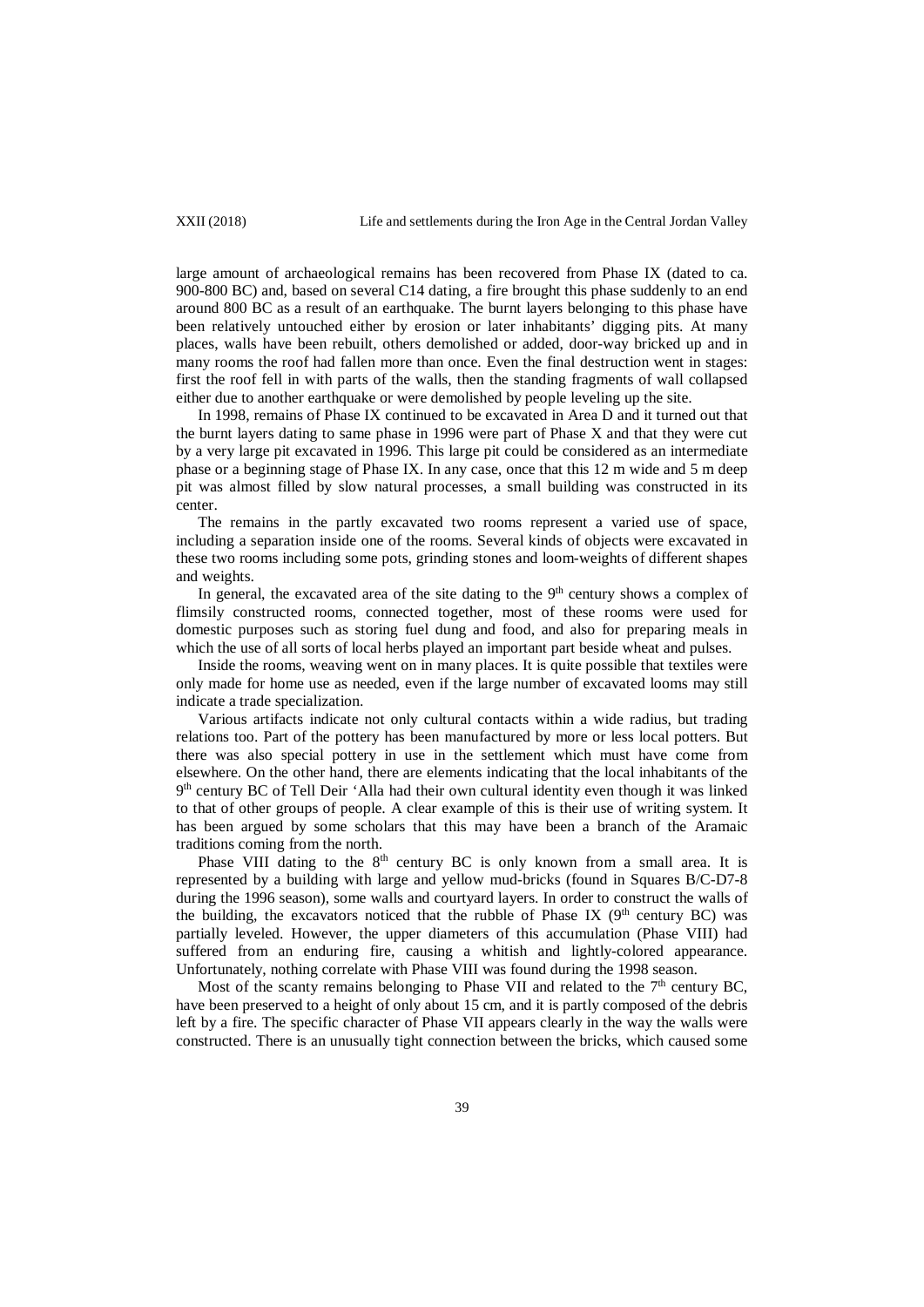walls collapse, leaving the mud bricks in a vertical position. The pottery excavated in the strata of this phase was found mainly smashed and spread over ashy floors and stone pavements. The inventory of this pottery includes storage jars, jugs, bowls and cookingpots.

In addition to these general characteristics, in 1996 season more information about this phase were obtained from the excavations in Squares B/D-F-9 and B/F7 located on the southern part of the eastern summit of the tell. There, a large wall running E-W, in a way bordering the settlement to the north, but with a room attached to it. Moreover, other objects were found during this season, as a sand core glass bottle and a large amount of carbonized wheat and barley.

During the 1998 season, features of Phase VII (ca. 700 BC) continued to be found especially of the large store for wheat, including the wood and the reed containers. Close to this, an unusual tannur was uncovered, with sherds of tannur instead of pottery and a layer of clay insulation.

# 4.3. *Iron Age II C (ca. 750-586 BC)*

The period between the  $8<sup>th</sup>$  and  $5<sup>th</sup>$  century BC is well illustrated at Tell Damiyah, located directly south of the confluence the az-Zarqa River with the Jordan River. Architecture and material retrieved in the site suggest that it functioned as a trade and religious centre. Within and next to a building with a cultic function, several artistic objects, such as human and animal figurines, were excavated.

At Tell Deir 'Alla and with the help of the C14 dating method, a date of 750 BC for the beginning of this period has been established. The date proposed on material culture data push it at the end of the 8<sup>th</sup> century BC (the beginning of the Assyrian domination). In facts, the Ammonite jug with black and white bands and Assyrian bottles are characteristic of the pottery found in this phase. The inhabitants of the site during this period began to carrying on a large scale leveling activities before to build up large walls and structures.

The oldest ostracon was found in a wash or leveling off stratum of the ruins. Beautiful terracotta figurines were also found there.

After a fire broke out at the site, no more buildings were constructed, except the case of a courtyard. In it, several large pits were dug with a diameter of 5 m and a depth of at least 7 m. Their sloping walls were made of large stones and mud bricks. The excavators argue that it is possible that they were used for dwelling purposes. Then these pits were also abandoned and new courtyard deposits covered them. A great number of pear-shaped pits were dug, apparently exclusively for storing fodder's. Furthermore, a chance find in 1996 season was an "Attic" bowl with two handles and purple paint on and below them as well as on the lower part of the body and the bottom, it can be probably dated to the  $4<sup>th</sup>$  century BC.

At Tell Mazar the excavator mentioned that the uppermost stratum of the tell is dated to the first half of the  $4<sup>th</sup>$  century BC and consisted of deep and circular pits and silos built of lining mudbrick preserved to a nearly height of 3 m. He added that some of which were used to store chaff and others, the rounded shape (barreled) with conical-shaped roof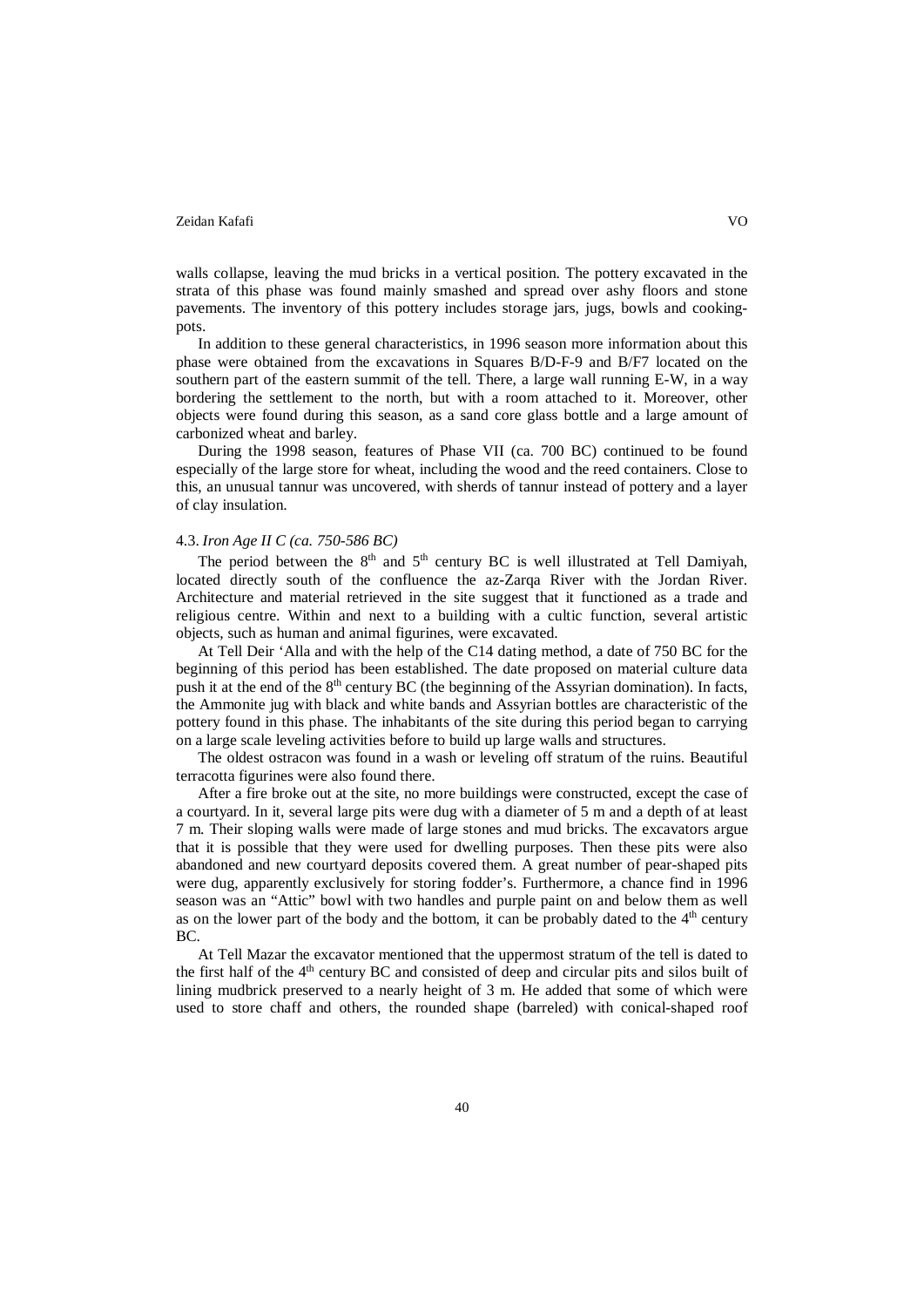suggest that they were also use to store grain.<sup>25</sup> Stratum II, dated to the  $5<sup>th</sup>$  century BC yielded several buildings consisted of an open central courtyard enclosed on two sides by rooms some of which contained Tawabeen (Tabouns) constructed adjacent to one of the walls of the room.

The  $7<sup>th</sup>$ -6<sup>th</sup> century BC at Tell Mazar is represented by a large structure consisting of a massive and most impressive building crowning the centre of the site, which has been identified as the "Palace Fort" by the excavator and was used as a residence for the governor.

In addition to the Palace Fort a complex of many rooms consisting several architectural units, one of which is a large rectangular podium measuring  $10 \text{ m} \times 15 \text{ m}$  and encircled by a thick mudbrick wall. To the north of it, a large stone paved open courtyard was found.  $^{26}$ Another unit, representing the latest use of the construction was uncovered, and consisted of several rooms functioned as the following: store-rooms, kitchen, weaving room and a meat preparation room. It has been suggested by the excavator that Tell Mazar served during the  $7<sup>th</sup>$ -6<sup>th</sup> century BC as an Ammonite either a garrison or an administrative centre rather than a large settlement, based on that an Ammonite King's name (HSL) was written on one of the ostraca revealed at the site.<sup>27</sup> However, this building was put to fire and all rooms were burned to ground. It seems that the main cause of the destruction was the Babylonian conquest which brought an end to the independence of the different states in the region. Yassine  $^{28}$  also assumed that the site served during the  $8<sup>th</sup>$  century BC as a centre for administration, but it had been destroyed by Senncharib's campaign in ca. 701 BC.

To conclude, during the Assyrian domination on the eastern Mediterranean countries, Ammon, Moab, and Edom were, as other lands, in the area nominal Assyrian vassal, but they were permitted to have their own rulers without the presence of an Assyrian provincial governor. This means that those three Jordanian political unities enjoyed internal administrative freedom.

At Tell Damiyah the remains of a large public building burned down at the start of the  $7<sup>th</sup>$  century BC.<sup>29</sup> Several objects, among them a clay bulla with cuneiform signs and Assyrian Palace Ware, found during a previous season, point to a relationship with the Neo-Assyrian Empire, but also some Egyptian, Cypro-Phoenician and Ammonite ceramics and objects were encountered. The interior walls of the rectangular building were plastered as was a platform against the most western wall. Several figurines, both of horses (fig. 9) and females (fig. 10), were discovered in and outside this building and cultic activities can be assumed. Especially the excellent condition of those figurines and the remains of two anthropomorphic statues are unique objects that have only a few parallels.

During the 2016 season, the excavators did continue investigating this important building and the occupation below. Furthermore, attention was given to the lower elevated area towards the southwest. The square at the foot of the site were re-opened to investigate

<sup>&</sup>lt;sup>25</sup> Yassine 1983, 498.<br> $\frac{25}{26}$  Yassine 1983, 505  $25$ 

 $\frac{26}{27}$  Yassine 1983, 505.

<sup>&</sup>lt;sup>27</sup> Yassine 1983, 506.

Yassine 1983, 510.

<sup>29</sup> Petit - Kafafi 2016.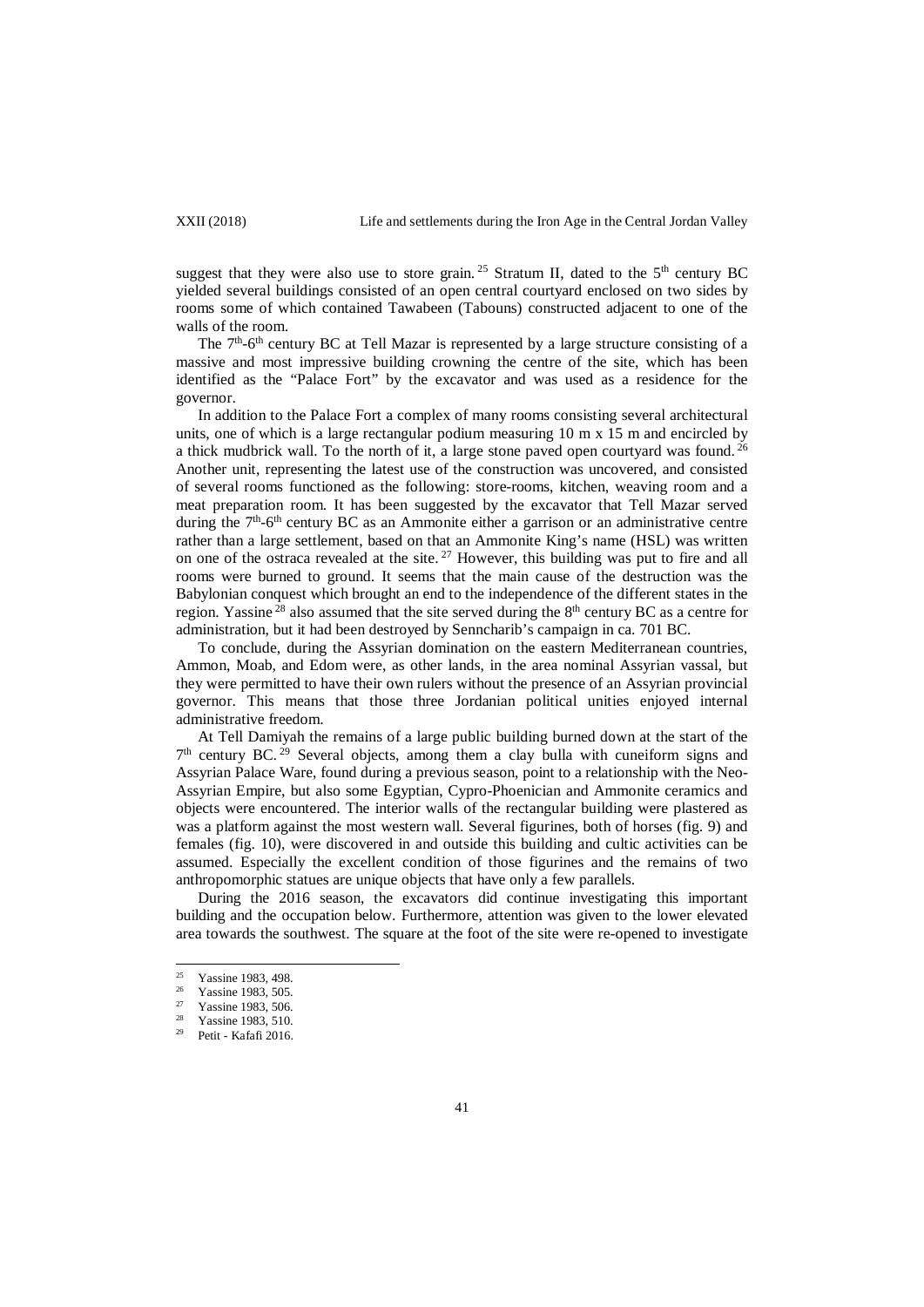the possible existence of a so-called lower town. Work in 2015 resulted in the discovery of several graves, which dates are still under debate, and evidence of an industry employing fire in the production. This season we re-opened one square to recheck the possibility of a built-up area, with little success. On the summit, students and archaeologists of both institutes uncovered beside Ottoman and Byzantine graves, important information about the Persian-Hellenistic period and the Iron Age. The south western corner and southern courtyard of the large public building was excavated. In the southernmost square,  $8<sup>th</sup>$ century levels were reached. The remains of several buildings were encountered as well as a courtyard with a taboun and restorable pottery. The co-directors suggest that Tell Damiyah was a significant and international centre for worshipping during the Late Iron Age  $(8<sup>th</sup>$  and  $7<sup>th</sup>$  centuries BC) along two major trade routes and close to one of the few fords crossing the Jordan River.

# 5. BURIAL CUSTOMS BETWEEN THE  $13^{\text{th}}$  AND THE  $4^{\text{th}}$  CENTURIES BC IN GHOR ABU 'OBEIDEH

As is above mentioned the site of Tell Deir 'Alla was a very important settlement during the 13<sup>th</sup> century BC and functioned as a town. Unfortunately, neither burials nor a cemetery dating to the period ranging from ca. 1300-1000 BC, belonging to the dwellers of the site of Tell Deir 'Alla, were found at the site or in the close neighbourhood. However, scholars argued that the uncovered Late Bronze Age II (ca. 1400-1300 BC) graves at the site of Kataret es-Samra, located only 6 km to the southeast of Tell Deir 'Alla may belonged to the dead people of the site that time. <sup>30</sup>

To mention, in 2010 a Jordanian-Dutch team sounded the site (81) registered by the "Settling the Step Team", situated between the villages of Sawalha and Abu Nu'aym belonging to the Deir 'Alla municipality. A bell-shaped pit was revealed below the surface soil which widened out to a 3 m in diameter and reached to 2 m in depth (fig. 11). The excavators uncovered fragmentary human remains inside this pit, which were dated to the Iron Age I A C14 date from a botanical sample excavated at the bottom of the pit yielded a date of 2890  $+/-$  40BP, 2 sigma calibration: 1200-970 cal. BC and 960-940 cal. 3<sup>1</sup>

In 1977 the cemetery of Tell Mazar, situated ca. 3 km north-northwest of Tell Deir 'Alla, was found in an area located only 220 m to the west of the main tell. <sup>32</sup> The cemetery consisted of Iron Age I architectural debris ranging between the  $11<sup>th</sup>$  and mid  $10<sup>th</sup>$  centuries BC, which formed a mound rising ca. 1.80 m above the surrounding farm land, and sloping to the north and south directions. Inside this accumulation 84 graves clustered on the summit and its northern part were dug. Unfortunately, the cemetery does not exist anymore, this is due to the cultivation operation. The material excavated inside the graves pointed out to the Iron Age II C period (ca. 700-586 BC). Dead people were buried in one meter or a little more deeper graves.  $^{33}$  The following types of graves were identified at the cemetery:

 $\frac{30}{31}$  Kafafi 1977.  $30^{\circ}$ 

 $\frac{31}{32}$  Kaptijn - Kafafi - van der Kooij 2011, 151-152.

Yassine 1984.

Yassine 1984, 111.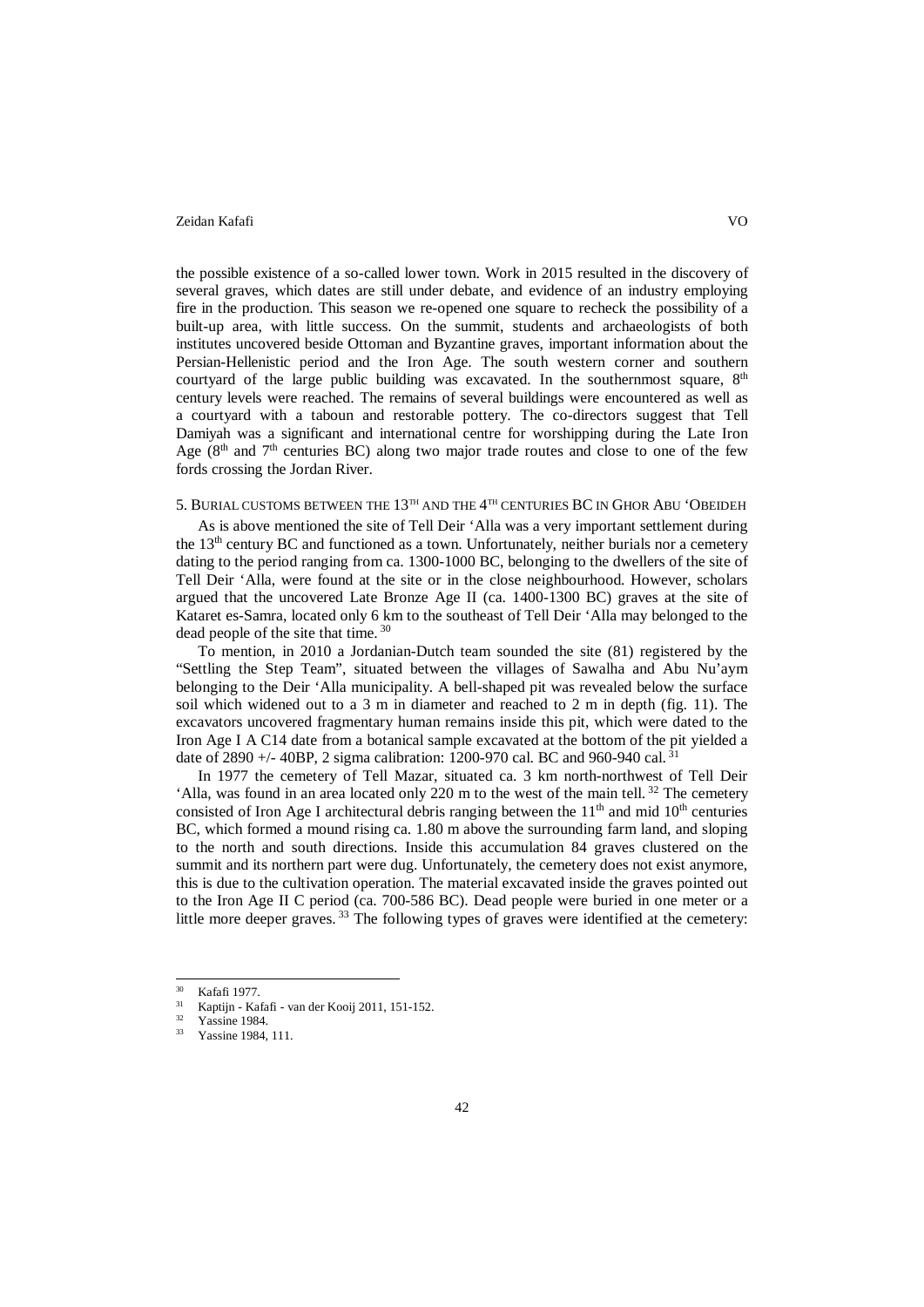plain interments, pits lined with bricks, graves lined with stones on one side, jar burials and clay bathtub burials. <sup>34</sup>

Funerary objects were put with the dead, the kind and type of gifts are enlightening about the social status of the deceased/buried people. Funerary equipment consisted of metal such as pins, fibulae, daggers, swords, knives, arrowheads, spearheads, bracelets, armlets, belts, anklets, seals, scarabs, beads, and pottery vessels.

## 6. CONCLUSION

Although the results of the excavations at Tell Deir 'Alla did not reveal that much archaeological data from the second half of the Iron Age I (ca. 1100-1000 BC), it seems that Tell Deir 'Alla and adjacent sites flourished culturally during the later Iron Age (ca. 1000-586 BC).

The excavated archaeological Iron Age site in Ghor Abu 'Obeideh indicated a high presence of Ammonite culture. This might reveal that this part of the Jordanian Valley consisted a part of the Ammonite Kingdom during the  $7<sup>th</sup>$  and  $6<sup>th</sup>$  centuries BC.

### **REFERENCES**

CONTENSON, H. DE

- 1964 The 1953 Survey in the Yarmuk and Jordan Valleys. *Annual of the Department of Antiquities of Jordan* 8-9 (1964), pp. 30-46.
- GLUECK, N.
- 1951 *Explorations in Eastern Palestine IV, Part I, Text (1945-1949)* (The Annual of the American Schools of Oriental Research 25-28), New Haven 1951.
- HOURANI, F.
- 2002 *Le cadre paléographique des premières sociétés dans la vallée du Jourdain*, PhD thesis [Institut national d'agronomie de Paris Grignon](https://www.theses.fr/026387859) (unpublished).
- HOURANI, F. KAPTIJN, E. PETIT, L. AL-GHOL, O. VAN DER KOOIJ, G.
- 2008 Dayr 'Allā Regional Project: Settling the Steppe (Third Campaign 2006): *Annual of the Department of Antiquities of Jordan* 52 (2008), pp. 427-443.
- IBRAHIM, M.
- 2003 The Jordan Valley during the Iron Age and the evidence from Deir 'Alla: *Adumatu* 8 (2003), pp. 21-32.
- IBRAHIM, M. SAUER,J. YASSINE, K.
- 1976 The East Jordan Valley Survey, 1975: *Bulletin of the American Schools of Oriental Research* 222 (1976), pp. 41-66.
- 1988 The East Jordan Valley Survey 1976 (Part two): K. YASSINE (ed.), *Archaeology of Jordan: Essays and Reports* (University of Jordan), Amman 1988, pp. 189-207.

KAFAFI, Z.

- 1977 Late Bronze age Pottery in Jordan: East Bank 1575 1205 B.C., MA thesis University of Jordan (unpublished)
- 1982 *The Neolithic of Jordan (East Bank)*, PhD thesis Freie Universität Berlin (unpublished).

<sup>&</sup>lt;sup>34</sup> Yassine 1984, 113-114.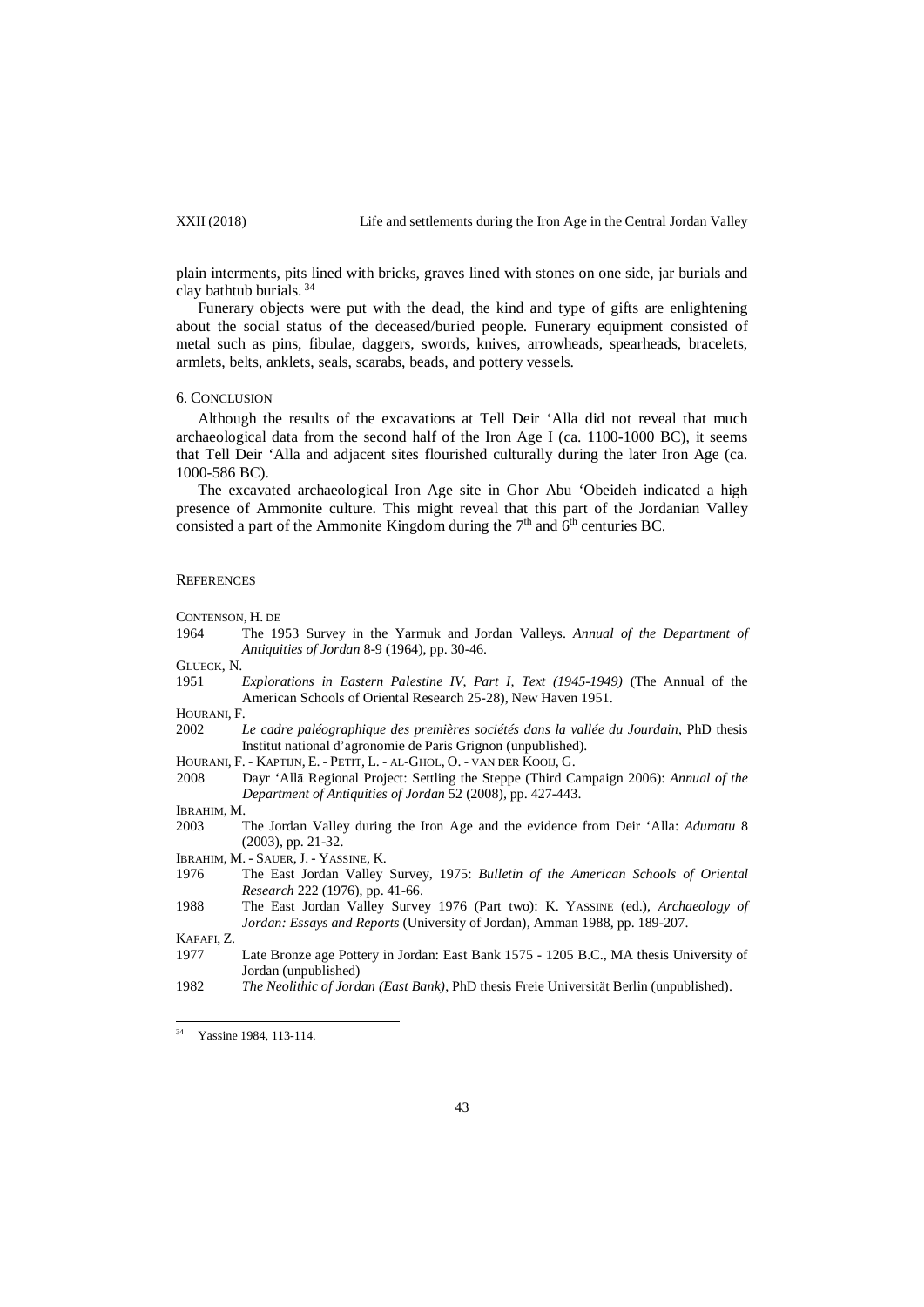- 2008 Early Bronze Age I Settlers and Transhumance in the Wadi az-Zarqa Basin: Stations on the Way from the Jordan Valley to the Badia Region: *Adumatu* 18 (2008), pp. 27-40.
- 2009 Late Bronze Age jewelry mould from Tell Dayr 'Alla, Jordan: J.M<sup>a</sup>. CÓRDOBA M. MOLIST - Mª.C. PÉREZ - I. RUBIO - S. MARTÍNEZ (eds.), *Proceedings of the 5th International Congress on the Archaeology of the Ancient Near East* (Madrid 2006), Vol. 2, pp. 255-264.
- 2013 Iron Age II Pottery Vessels from Tall Al-Himmah in the Jordan Valley: *Studies in the History and Archaeology of Jordan* XI (2013), pp. 817-832.

KAPTIJIN, E.

- 2009 *Life on the Watershed. Reconstructing Subsistence in a Steppe Region Using Archaeological Survey: A Diachronic Perspective on Habitation in the Jordan Valley*, Leiden 2009.
- KAPTIJN, E. KAFAFI, Z. VAN DER KOOIJ, G.
- 2011 Preliminary Results of the Dayr 'Alla Regional Project Excavations of a Late Chalcolithic Settlement, Iron Age Burials and Some Early Bronze Age I Remains: *Annual of the Department of Antiquities of Jordan* 55 (2011), pp. 147-158.

# MELLAART, J.

1962 Preliminary Report of the Archaeological Survey in the Yarmuk and Jordan Valley for the Point Four Irrigation Scheme: *Annual of the Department of Antiquities of Jordan* 6-7 (1962), pp. 126-157.

NIGRO, L.

2014 An Absolute Iron Age Chronology of the Levant and the Mediterranean: in L. NIGRO (ed.), *Overcoming Catastrophes. Essays on disastrous agents characterization and resilience strategies in pre-classical Southern Levant* (Rome «La Sapienza» Studies on The Archaeology of Palestine And Transjordan 11), Rome 2014, pp. 261-269.

PETIT, L. - KAFAFI, Z.

- 2016 Beyond the River Jordan: a Late Iron Age Sanctuary at Tell Damiyah: *Near Eastern Archaeology* 79/1 (2016), pp. 18-26.
- PETIT, L. KAPTIJN, E. HOURANI, F. AL-GHUL, O. GROOTVELD, E. VAN DER KOOIJ, G.
- 2006 Dayr 'Allā Regional Project: Settling the Steppe (Second Campaign 2005): *Annual of the Department of Antiquities of Jordan* 50 (2006), pp. 179-188.

VAN DER STEEN, E.J.

- 1998 Archaeological Excavations at Tell el-Hammeh: *Occident & Orient* 3/1 (1998), pp. 12-14.
- 2001 Excavations at Tall al-Hammeh: *Studies in the History and Archaeology of Jordan* VII (2001), pp. 229-232.

YASSINE, K.

- 1983 Tell el Mazar, Field I: Preliminary Report of Area G, H, L and M: The Summit: *Annual of the Department of Antiquities of Jordan* 27 (1983), pp. 495- 513.
- 1984 The Open Court Sanctuary of the Iron Age I Tell el Mazar Mound A: *Zeitschrift des Deutschen Palästina-Vereins* 100 (1984), pp. 108-118.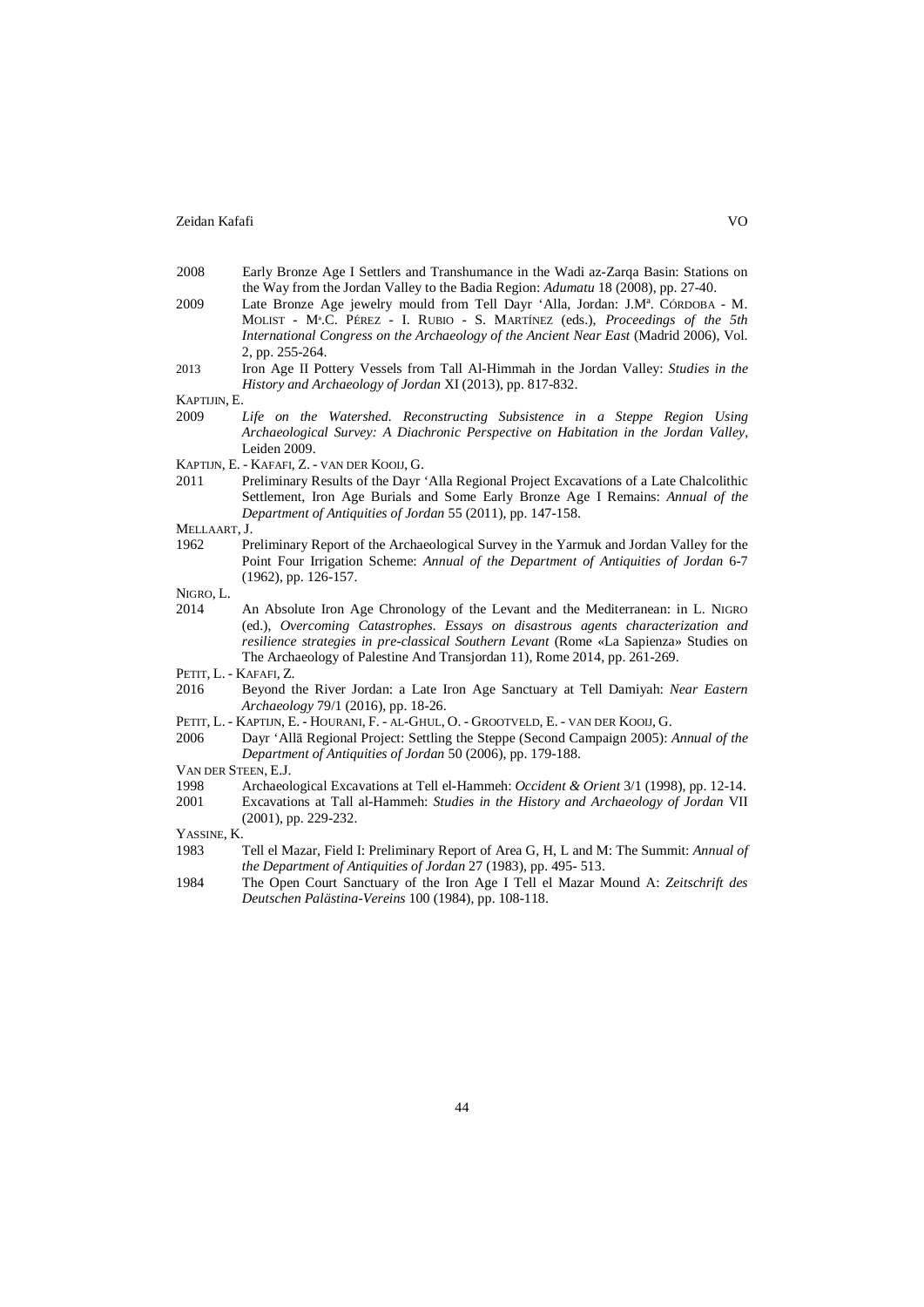

45

Fig. 1 - Wadis meandering into the Jordan River.



Fig. 2 - Late Bronze Age and Iron Age tell sites (after Kaptijin 2009, fig. 4.134).



Fig. 3 - Map of the Deir 'Alla Region (after Petit *et al.* 2006, 179).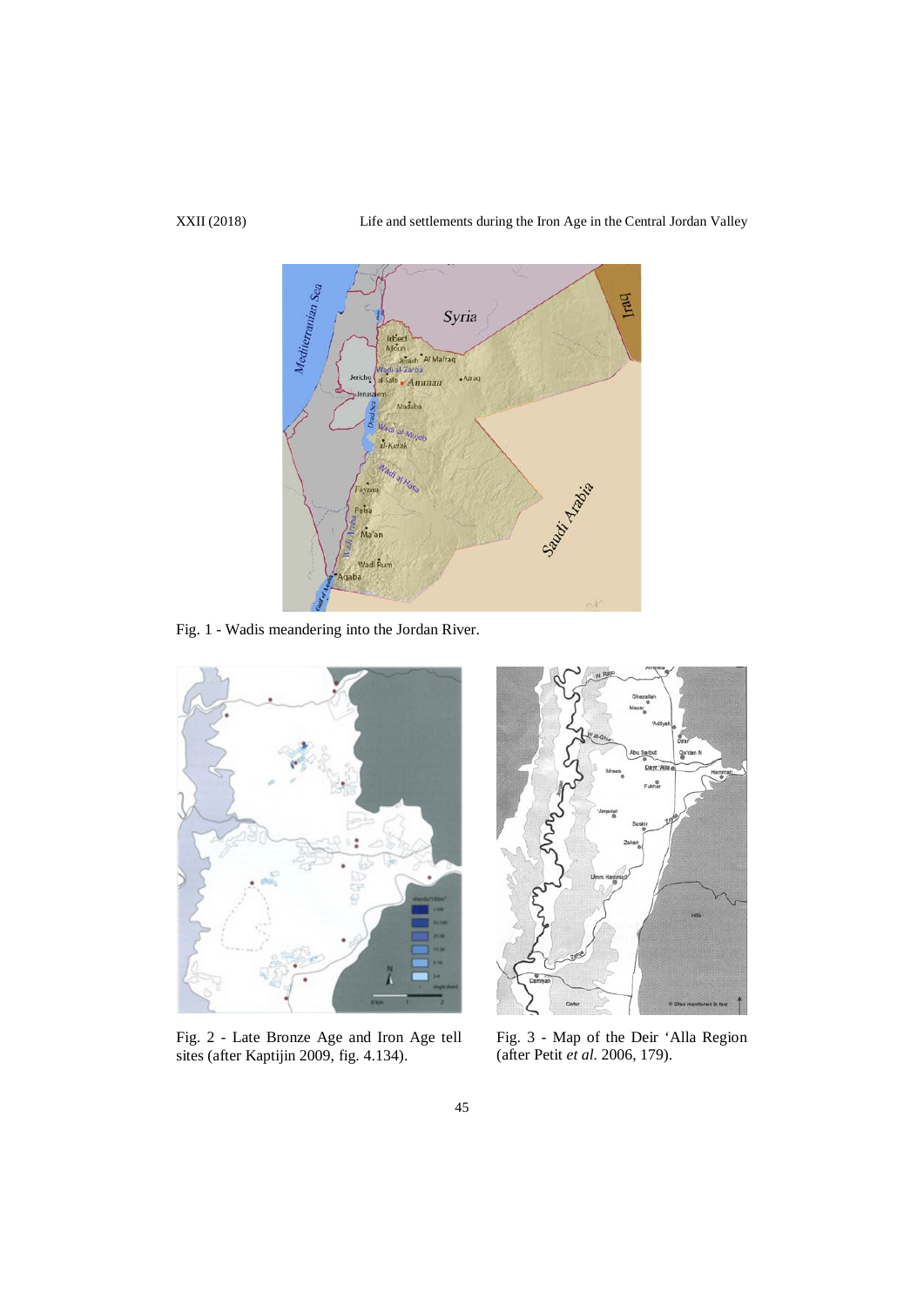

Fig. 4 - Henk Franken and Father Pierre de Vaux at the site in 1964 (Courtesy of G. Van der Kooij).



Fig. 5 - Tell el-Hammeh General (photo by Yousef Zoubi).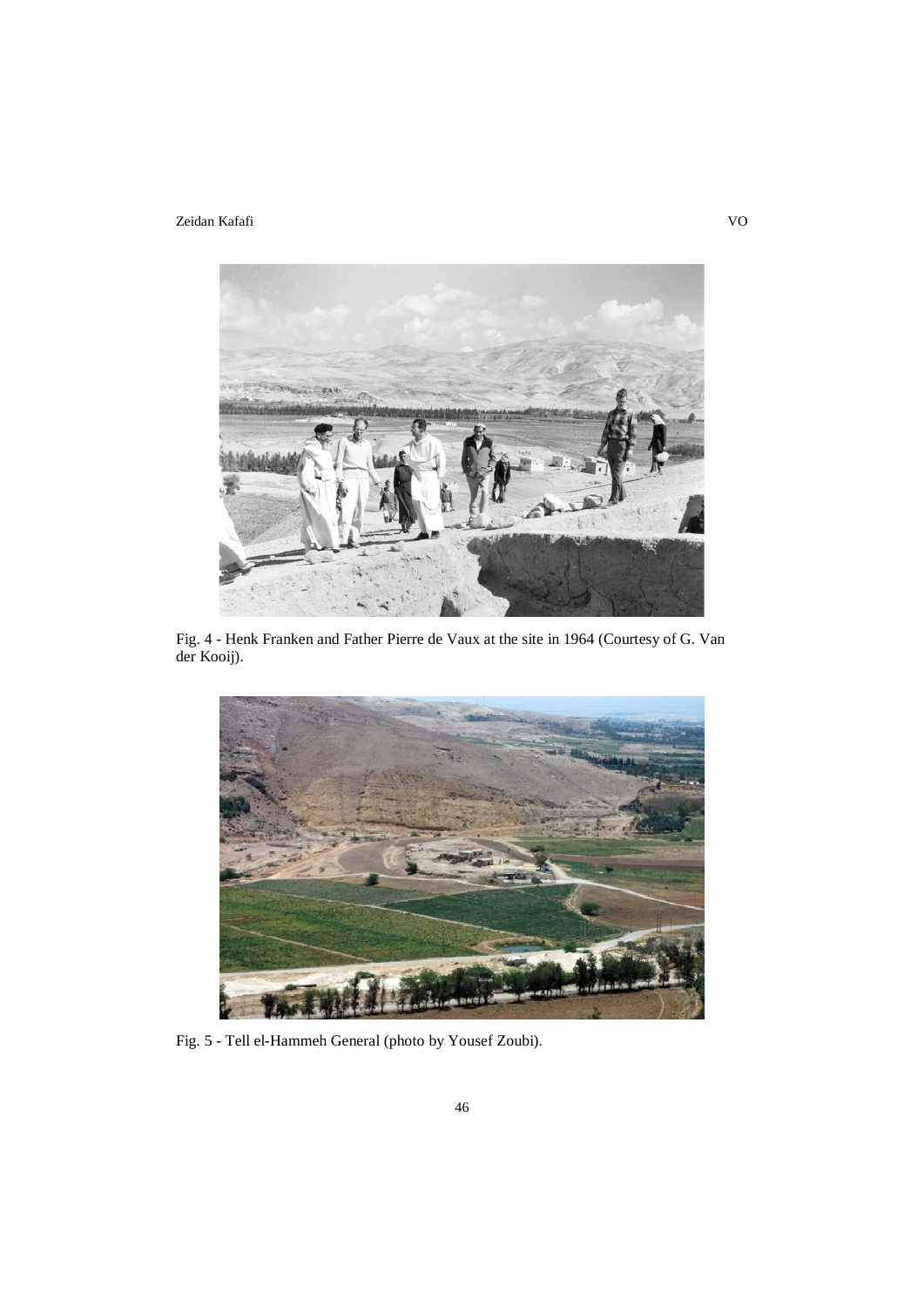XXII (2018) Life and settlements during the Iron Age in the Central Jordan Valley



Fig. 6 - Chalcolithic architecture excavated at the Ruwayha alluvial fans.



Fig. 7 - A general view of Tell Damiyah (looking west, photo by Yousef Zoubi).



Fig. 8 - A large Civil Complex excavated at the Southern Slope of Tell Deir 'Alla.